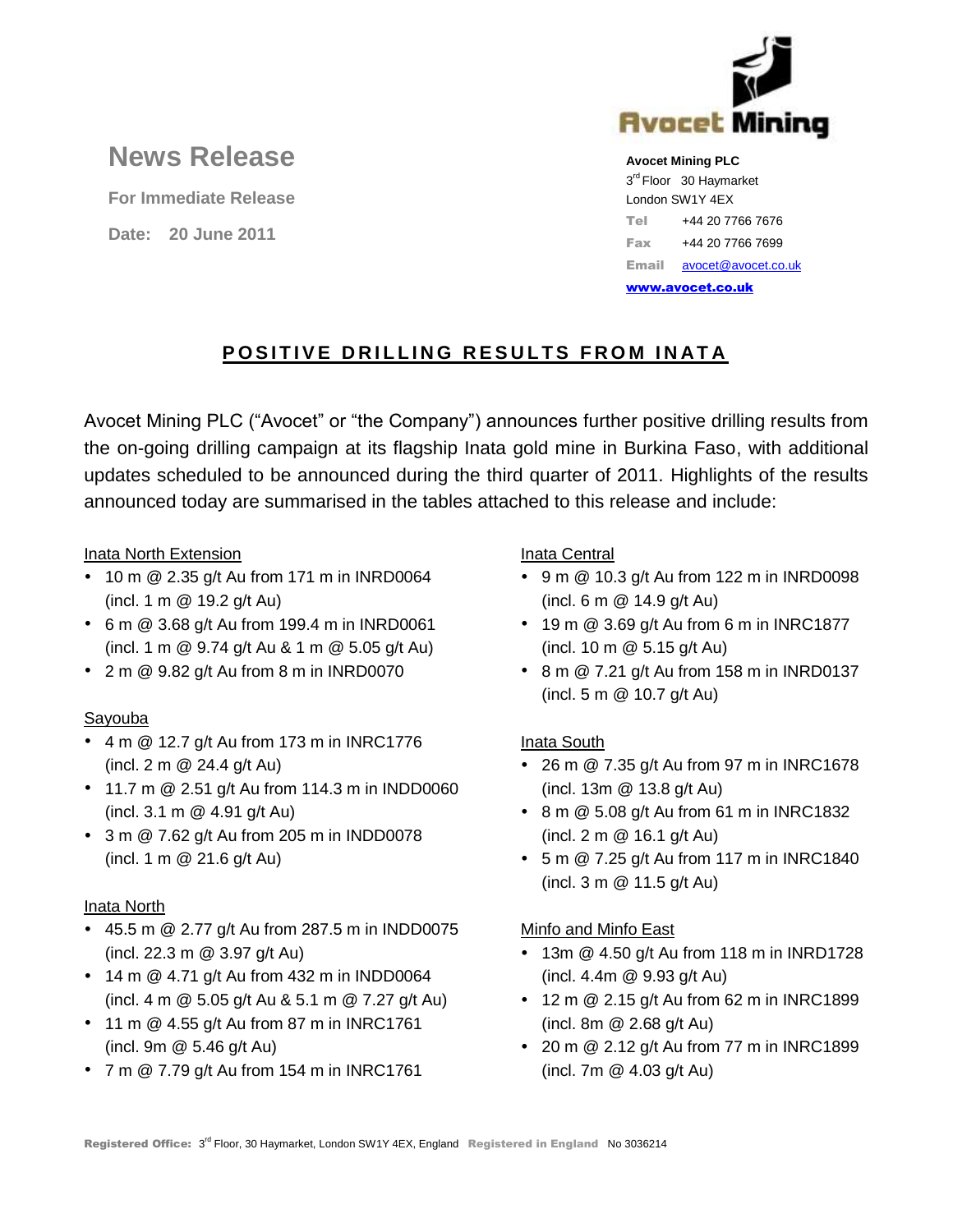Avocet reported drilling results from Inata on 7 February and 24 March 2011 based on 177 reverse circulation ("RC") drill holes (24,162 metres) and 7 RC with diamond tail ("RD") drill holes (1,396 metres). Assays have now been received and validated for an additional 157 RC drill holes (26,154 metres), 36 RD drill holes (8,156 metres) and 18 diamond ("DD") drill holes (6,247 metres) from a total completed programme of 438 RC drill holes (61,245 metres), 92 RD holes (21,066 metres) and 68 DD drill holes (19,035 metres). Figure 1 shows the location of the most significant intercepts and Tables 1 to 5 list all new significant intercepts. These drill holes have tested mineralisation beneath and along strike from Inata North, Inata Central, Inata South, Minfo and Sayouba as part of a programme targeted at realising the larger scale of the Inata Mineral Resource and doubling of the original Mineral Reserves. The Company has completed an additional 10,017 metres of RC drilling outside of the Inata mine permit on prospects that are contiguous with the mineralised zone at Minfo, including Filio; and a further 12,542 metres of air core drilling on infrastructure sterilisation.

The large volume of significant results received to date from over 100,000 metres of drilling inside the Inata mine permit indicates that the Mineral Resource of 2.12 million ounces announced on 12 April 2011 will continue to expand. The wide zones of higher grade mineralisation at Inata Central and Inata South are particularly encouraging, as these results are significantly better than the previous intercepts that have contributed to the current Mineral Resource.

Avocet embarked on an extensive 200,000 metre drill programme at Inata (and within the Bélahouro region) in late 2010, which has delivered some impressive results to date. At the time of announcing the programme, the Company set a target to "double the reserves" from the original Mineral Reserves at Inata of 944,000 ounces stated by Wega Mining, and has made good progress toward achieving that goal.

The recent labour unrest reported on 13 May 2011 has led to the early termination of drilling prior to the onset of the July to September wet season. This action did not allow for the completion of the drilling programme, which will defer the Company's ability to realise this goal until a further 9,000 metres of deeper drill holes are completed. These drill holes are scheduled to commence in October 2011 along with the remaining 67,000 metres that will complete the initial 200,000 metre drill programme. The balance of this programme will test priority near mine targets.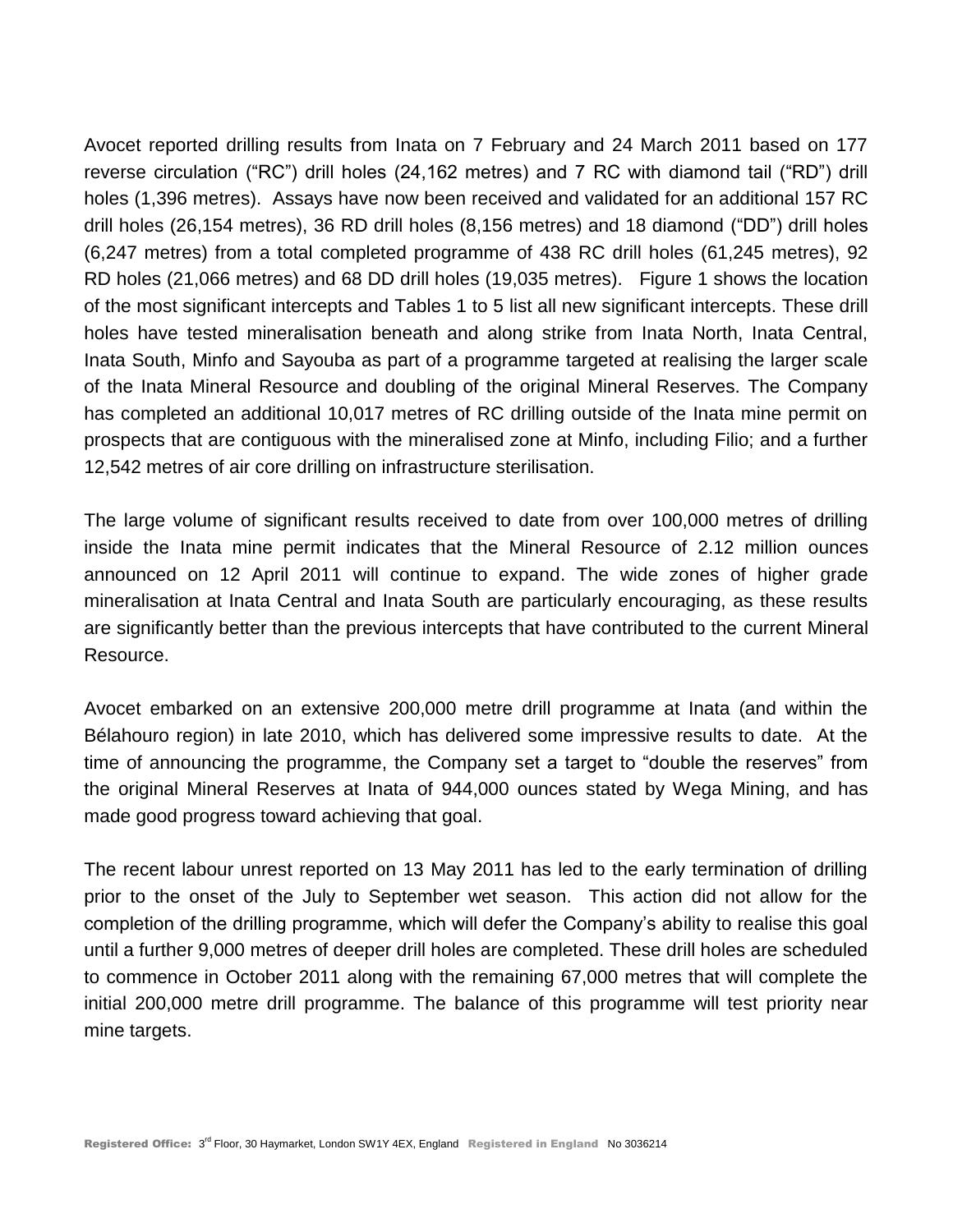The Company will report the final batch of results from the current field season's drilling of approximately 30,000 metres once they have been validated, and will report a further updated Mineral Resource in the third quarter of 2011.

Commenting on the latest drilling results from Inata, Brett Richards, Chief Executive Officer for Avocet, stated:

*"Inata continues to return significant drilling results that show it is a much larger gold deposit than the current Mineral Resource and Reserve suggest. We are confident of achieving the goal of doubling the Mineral Reserves; however the final resource and reserve upgrade will be delayed due to the early termination of the drilling programme caused by the labour unrest* leading up to the wet season. As well, exploration drilling of the regional targets in the next *field season will illustrate to us how we look at the Bélahouro region as a whole, in regards to how to we increase our production profile in Burkina Faso over the coming years".*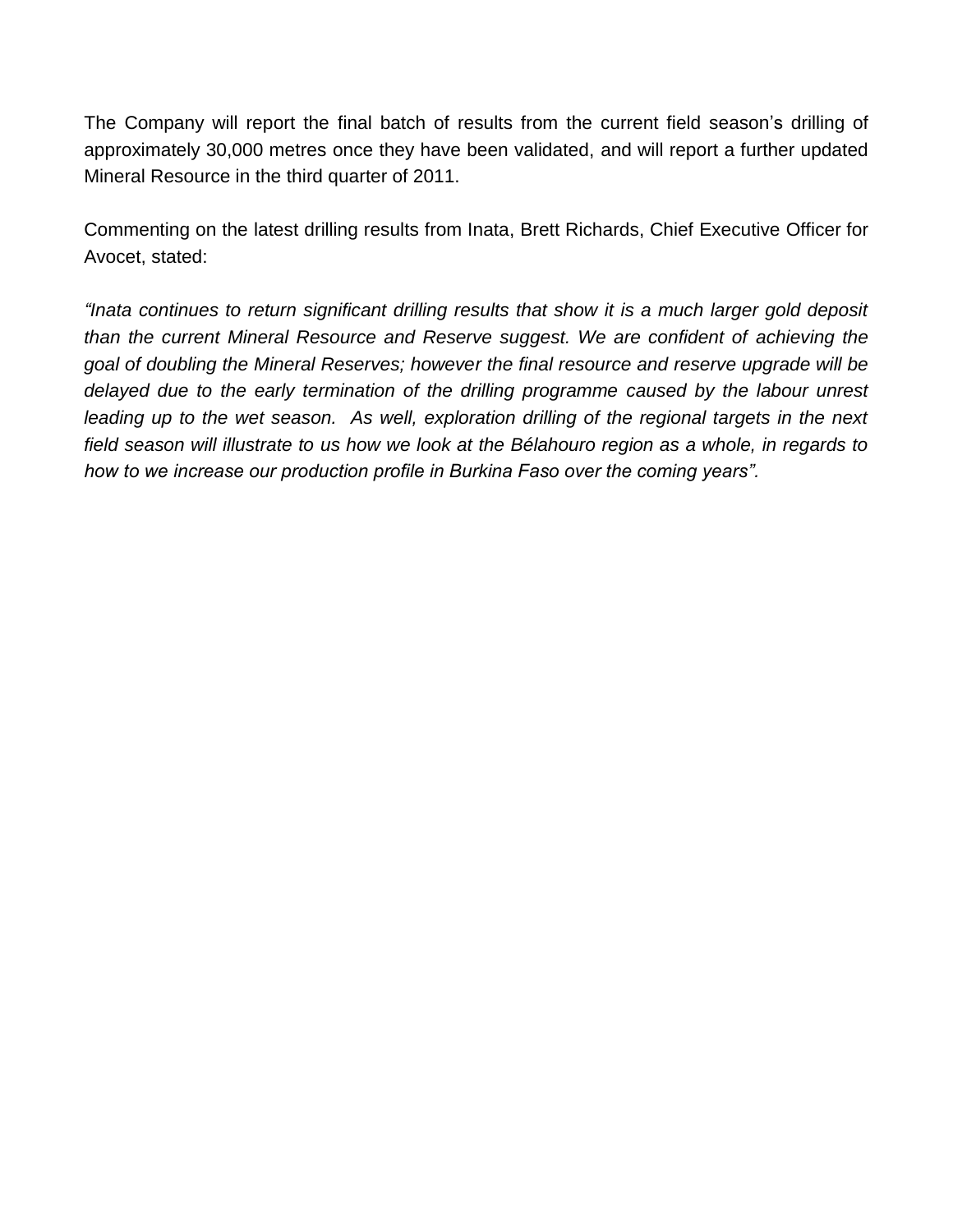## Figure 1.0



*The information in this announcement is based on information reviewed and audited by Mr Peter Flindell (MAusIMM), Executive Vice President of Exploration for Avocet. Mr Flindell has sufficient experience relevant to the style of mineralisation and type of deposit under consideration to qualify as a Qualified Person as defined by the Canadian National Instrument 43- 101 for the reporting of Exploration Results, Mineral Resources and Mineral Reserves (NI 43-101) and as a Competent Person as defined by the Australian JORC Code (2004) for the reporting of Exploration Results, Mineral Resources and Ore Reserves. Mr Flindell consents to the inclusion of the technical information in this announcement in the form and context in which it appears.*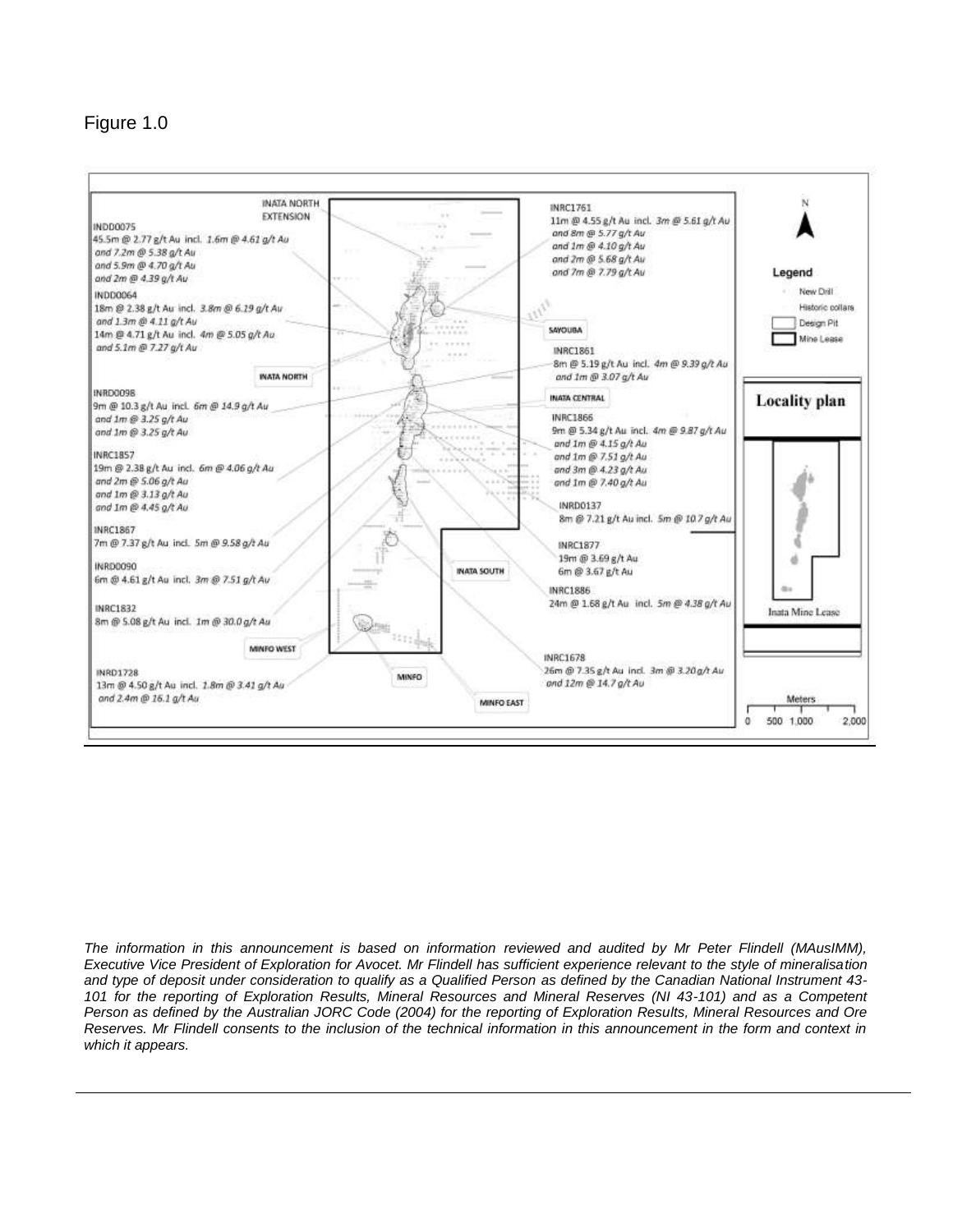#### For further information please contact:

| <b>Avocet Mining PLC</b> | <b>Buchanan</b>                 | <b>Ambrian Partners</b><br>Limited | J.P. Morgan Cazenove      | <b>Arctic Securities</b>            | <b>SEB Enskilda</b> |
|--------------------------|---------------------------------|------------------------------------|---------------------------|-------------------------------------|---------------------|
|                          | <b>Financial PR Consultants</b> | NOMAD & Joint<br><b>Broker</b>     | Lead Broker               | Financial Adviser &<br>Market Maker | Market Maker        |
| Brett Richards, CEO      | <b>Bobby Morse</b>              | Samantha Harrison                  | Michael Wentworth-Stanley | Arne Wenger                         | Fredrik Cappelen    |
| Mike Norris, FD          | Katharine Sutton                | Jen Boorer                         | Neil Passmore             | Petter Bakken                       | Andreas Røde        |
| Hans-Arne L'orange,      |                                 |                                    |                           |                                     |                     |
| <b>EVP Business</b>      |                                 |                                    |                           |                                     |                     |
| Development & Investor   |                                 |                                    |                           |                                     |                     |
| <b>Relations</b>         |                                 |                                    |                           |                                     |                     |
|                          |                                 |                                    |                           |                                     |                     |
| +44 20 7766 7676         | +44 20 7466 5000                | +44 20 7634 4700                   | +44 20 7588 2828          | +47 2101 3100                       | +47 21008500        |
|                          | +44 7872 604783                 |                                    |                           |                                     |                     |
| www.avocet.co.uk         | www.buchanan.uk.com             | www.ambrian.com                    | www.jpmorgancazenove.com  | www.arcticsec.no                    | www.sebenskilda.no  |
|                          |                                 |                                    |                           |                                     |                     |
|                          |                                 |                                    |                           |                                     |                     |

#### **Notes to Editors**

Avocet Mining PLC ("Avocet" or "the Company") is a gold mining company listed on the AIM market of the London Stock Exchange (Ticker: AVM.L) and the Oslo Børs (Ticker: AVM.OL). The Company's principal activities are gold mining and exploration in Burkina Faso (as 90 per cent owner of the Inata gold mine), Malaysia (as 100 per cent owner of the Penjom gold mine, the country's largest gold producer) and Indonesia (as 80 per cent owner of the North Lanut gold mine and Bakan project in North Sulawesi).

In December 2010 Avocet announced that it had signed a binding agreement for the conditional sale of its South East Asian assets to J&Partners L.P, a private company, for US\$200 million. The transaction with J&Partners will leave Avocet as a West African gold producer with a clear strategy for growth in that region. Further details can be found in the press release dated 24 December 2010 and in the Company's preliminary results statement for 2010, dated 22 February 2011.

#### *Background to operations*

The Inata deposit presently comprises a Mineral Resource of 2.12 million ounces and a Mineral Reserve of 1.08 million ounces. Inata poured its first gold in December 2009 and has now reached a production rate in excess of 13,500 ounces per month. Other assets in West Africa include exploration permits in Burkina Faso (the most advanced being the Souma trend at Bélahouro, some 20 kilometres from Inata, with a Mineral Resource of 561,100 ounces), Guinea and Mali (the most advanced being the Tri-K gold exploration project in Guinea with a Mineral Resource of 1.10 million ounces).

Penjom is Malaysia's largest gold mine and was developed by Avocet in an area of historic alluvial mining. The mine is located in Pahang State, approximately 120 km north of the country's capital, Kuala Lumpur.

North Lanut in North Sulawesi, Indonesia, was developed by Avocet from the exploration stage. The mine is located within a Contract of Work, which includes exploration and mining rights over approximately 50,000 hectares in an area highly prospective for gold. Avocet holds an 80 per cent interest and an Indonesian company, PT Lebong Tandai, owns the remaining 20 per cent.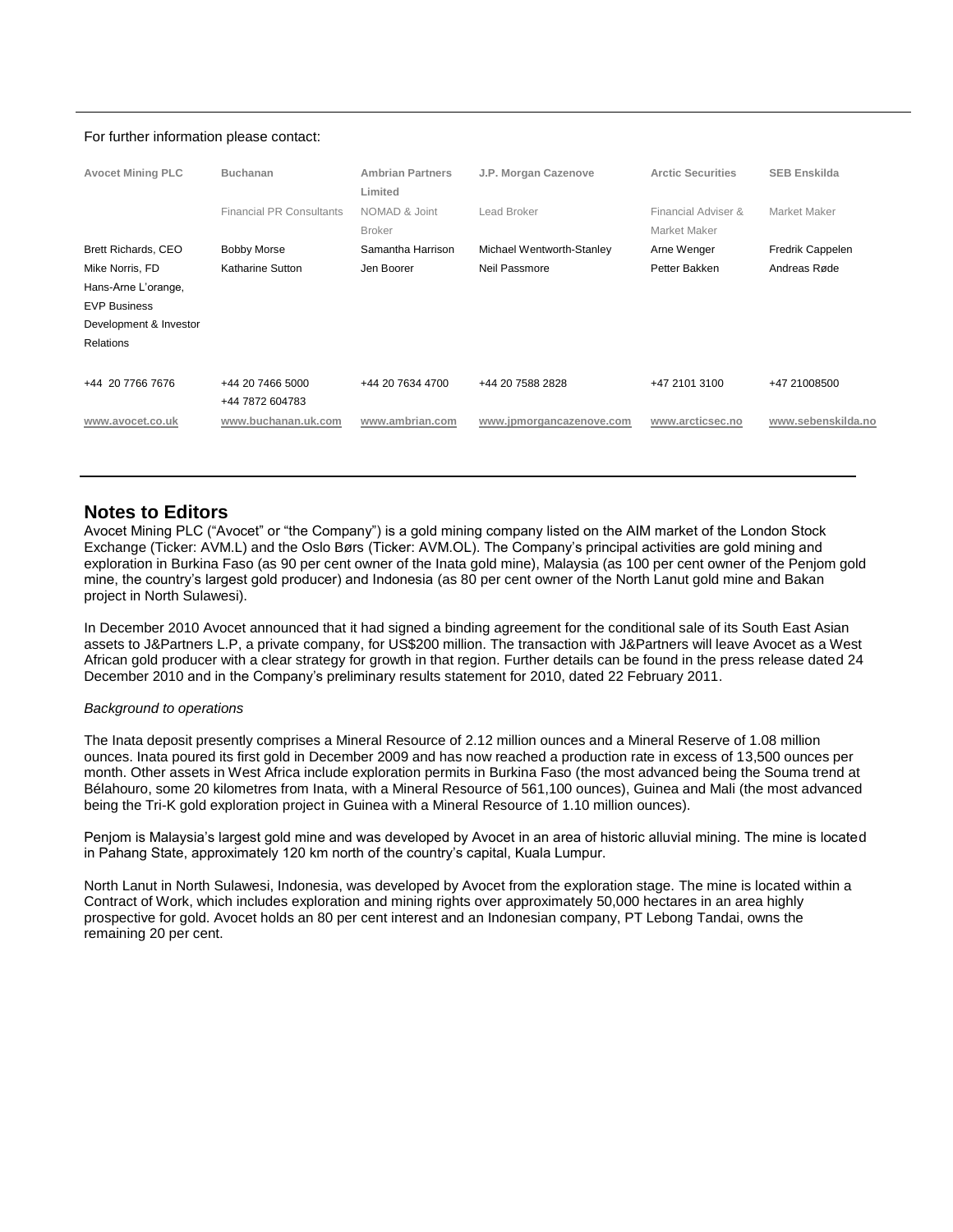| Hole ID         | East    | <b>North</b> | <b>RL</b> | Az     | Dip   | EOH<br>(m) | From<br>(m)    | To<br>(m)      | Width<br>(m)                 | Grade<br>(g/t Au) | Including                               |
|-----------------|---------|--------------|-----------|--------|-------|------------|----------------|----------------|------------------------------|-------------------|-----------------------------------------|
| <b>INDD0060</b> | 683,297 | 1,588,903    | 340       | 90     | $-60$ | 171        | 108            | 111.9          | 3.9                          | 1.06              |                                         |
|                 |         |              |           |        |       |            | 114.3<br>128.5 | 126<br>130.1   | 11.7<br>1.6                  | 2.51<br>0.68      | 3.1m @ 4.91 g/t Au & 2.3m @ 3.30 g/t Au |
|                 |         |              |           |        |       |            | 142.45         | 144.6          | 2.15                         | 1.40              |                                         |
| INDD0062        | 683,020 | 1,589,301    | 349       | 90     | $-60$ | 140        | 33             | 35             | 2                            | 0.53              |                                         |
|                 |         |              |           |        |       |            | 38.4<br>44.3   | 41<br>48.1     | 2.6<br>3.8                   | 0.97<br>1.53      |                                         |
|                 |         |              |           |        |       |            | 60             | 64             | 4                            | 2.05              | 1m @ 3.28 g/t Au                        |
|                 |         |              |           |        |       |            | 81.4           | 86.55          | 5.15                         | 1.21              |                                         |
|                 |         |              |           |        |       |            | 92<br>133.5    | 94<br>134.5    | 2<br>$\mathbf{1}$            | 3.55<br>0.62      | 1m @ 5.70 g/t Au                        |
| INDD0078        | 683,207 | 1,588,951    | 341       | 90     | $-60$ | 256.5      | 28             | 30.3           | 2.3                          | 0.67              |                                         |
|                 |         |              |           |        |       |            | 205            | 208            | 3                            | 7.62              | 1m @ 21.6 g/t Au                        |
| INDD0079        | 683,149 | 1,589,051    | 343       | 90     | $-60$ | 356.5      | 194.2          | 195.2          | 1                            | 0.82              |                                         |
|                 |         |              |           |        |       |            | 204.6<br>331.8 | 205.6<br>336   | 1<br>4.2                     | 0.52<br>1.63      | 1m @ 3.89 g/t Au                        |
| INDD0080        | 683,148 | 1,588,903    | 341       | $90\,$ | $-60$ | 346.5      | 0              | 4              | 4                            | 0.59              |                                         |
|                 |         |              |           |        |       |            | 62             | 64             | 2                            | 1.62              |                                         |
| INDD0083        | 682,816 | 1,589,350    | 345       | $90\,$ | $-60$ | 366.5      | 280.5<br>184.5 | 281.5<br>187.5 | 1<br>3                       | 1.38<br>0.42      |                                         |
|                 |         |              |           |        |       |            | 322.3          | 324.3          | 2                            | 1.17              |                                         |
|                 |         |              |           |        |       |            | 330.2          | 334.4          | 4.2                          | 1.37              | 1m @ 2.55 g/t Au                        |
| <b>INRC1592</b> | 683,126 | 1,589,701    | 344       | 0      | $-60$ | 192        | 75<br>87       | 76<br>88       | 1<br>1                       | 0.61<br>1.58      |                                         |
|                 |         |              |           |        |       |            | 174            | 175            | 1                            | 1.40              |                                         |
| <b>INRC1595</b> | 683,099 | 1,589,753    | 344       | 0      | $-60$ | 198        | 162            | 163            | 1                            | 0.94              |                                         |
| <b>INRC1596</b> | 683,150 | 1,589,752    | 343       | 0      | $-60$ | 144        | 183<br>116     | 185<br>117     | $\overline{\mathbf{c}}$<br>1 | 1.22<br>0.61      |                                         |
|                 |         |              |           |        |       |            | 122            | 123            | 1                            | 0.58              |                                         |
| <b>INRC1693</b> | 683,386 | 1,588,851    | 337       | 90     | $-60$ | 150        | 127            | 128            | 1                            | 0.58              |                                         |
| <b>INRC1705</b> | 683,153 | 1,589,000    | 342       | 90     | $-60$ | 204        | 83<br>109      | 85<br>110      | 2<br>1                       | 1.15<br>0.73      |                                         |
|                 |         |              |           |        |       |            | 138            | 139            | 1                            | 0.93              |                                         |
|                 |         |              |           |        |       |            | 151            | 152            | 1                            | 0.60              |                                         |
| <b>INRC1708</b> | 683,329 | 1,588,850    | 338       | 90     | $-60$ | 200        | 32<br>105      | 34<br>106      | $\overline{\mathbf{c}}$<br>1 | 0.78<br>0.90      |                                         |
| <b>INRC1711</b> | 683,494 | 1,590,451    | 333       | 90     | -60   | 171        | 107            | 109            | $\overline{\mathbf{c}}$      | 1.13              |                                         |
|                 |         |              |           |        |       |            | 119            | 120            | 1                            | 0.60              |                                         |
| <b>INRC1749</b> | 683,000 | 1,589,802    | 343       | 90     | $-60$ | 236        | 16             | 17             | 1                            | 0.87              |                                         |
|                 |         |              |           |        |       |            | 209<br>213     | 210<br>219     | 1<br>6                       | 3.39<br>1.42      | 1m @ 2.91 g/t Au                        |
|                 |         |              |           |        |       |            | 226            | 229            | 3                            | 1.80              | 1m @ 2.66 g/t Au                        |
| <b>INRC1774</b> | 683,306 | 1,589,299    | 345       | 90     | $-60$ | 165        | 58             | 61             | 3                            | 0.56              | 1m @ 4.77 g/t Au                        |
| <b>INRC1775</b> | 683,256 | 1,589,300    | 346       | 90     | $-60$ | 190        | 12<br>39       | 13<br>40       | 1<br>1                       | 0.75<br>2.00      |                                         |
|                 |         |              |           |        |       |            | 57             | 58             | 1                            | 4.77              |                                         |
|                 |         |              |           |        |       |            | 116            | 117            | 1                            | 1.23              |                                         |
| <b>INRC1776</b> | 683,210 | 1,589,301    | 348       | 90     | $-60$ | 220        | 131<br>127     | 132<br>128     | 1<br>1                       | 0.56<br>0.69      |                                         |
|                 |         |              |           |        |       |            | 163            | 164            | 1                            | 1.27              |                                         |
|                 |         |              |           |        |       |            | 167            | 170            | 3                            | 3.36              | 1m @ 6.94 g/t Au                        |
|                 |         |              |           |        |       |            | 173<br>181     | 177<br>184     | 4<br>3                       | 12.7<br>2.36      | 2m @ 24.4 g/t Au<br>1m @ 5.94 g/t Au    |
|                 |         |              |           |        |       |            | 207            | 208            | 1                            | 0.82              |                                         |
| <b>INRC1778</b> | 683,329 | 1,589,355    | 345       | 90     | $-60$ | 165        | 56             | 60             | 4                            | 0.64              |                                         |
|                 |         |              |           |        |       |            | 64<br>73       | 65<br>74       | 1<br>1                       | 1.06<br>0.56      |                                         |
| <b>INRC1779</b> | 683,277 | 1,589,355    | 346       | 90     | $-60$ | 190        | 43             | 44             | 1                            | 8.08              |                                         |
|                 |         |              |           |        |       |            | 61             | 62             | 1                            | 3.34              |                                         |
|                 |         |              |           |        |       |            | 83<br>102      | 84<br>103      | 1<br>1                       | 1.49<br>0.87      |                                         |
| <b>INRC1780</b> | 683,230 | 1,589,354    | 348       | 90     | $-60$ | 220        | 125            | 126            | 1                            | 1.25              |                                         |
|                 |         |              |           |        |       |            | 133            | 136            | 3                            | 1.50              | 1m @ 2.54 g/t Au                        |
|                 |         |              |           |        |       |            | 191<br>196     | 192<br>198     | 1<br>2                       | 7.51<br>4.42      |                                         |
|                 |         |              |           |        |       |            |                |                |                              |                   |                                         |

#### **TABLE 1 – SUMMARY OF DRILLHOLE INTERCEPTS AT INATA NORTH EXTENSION & SAYOUBA**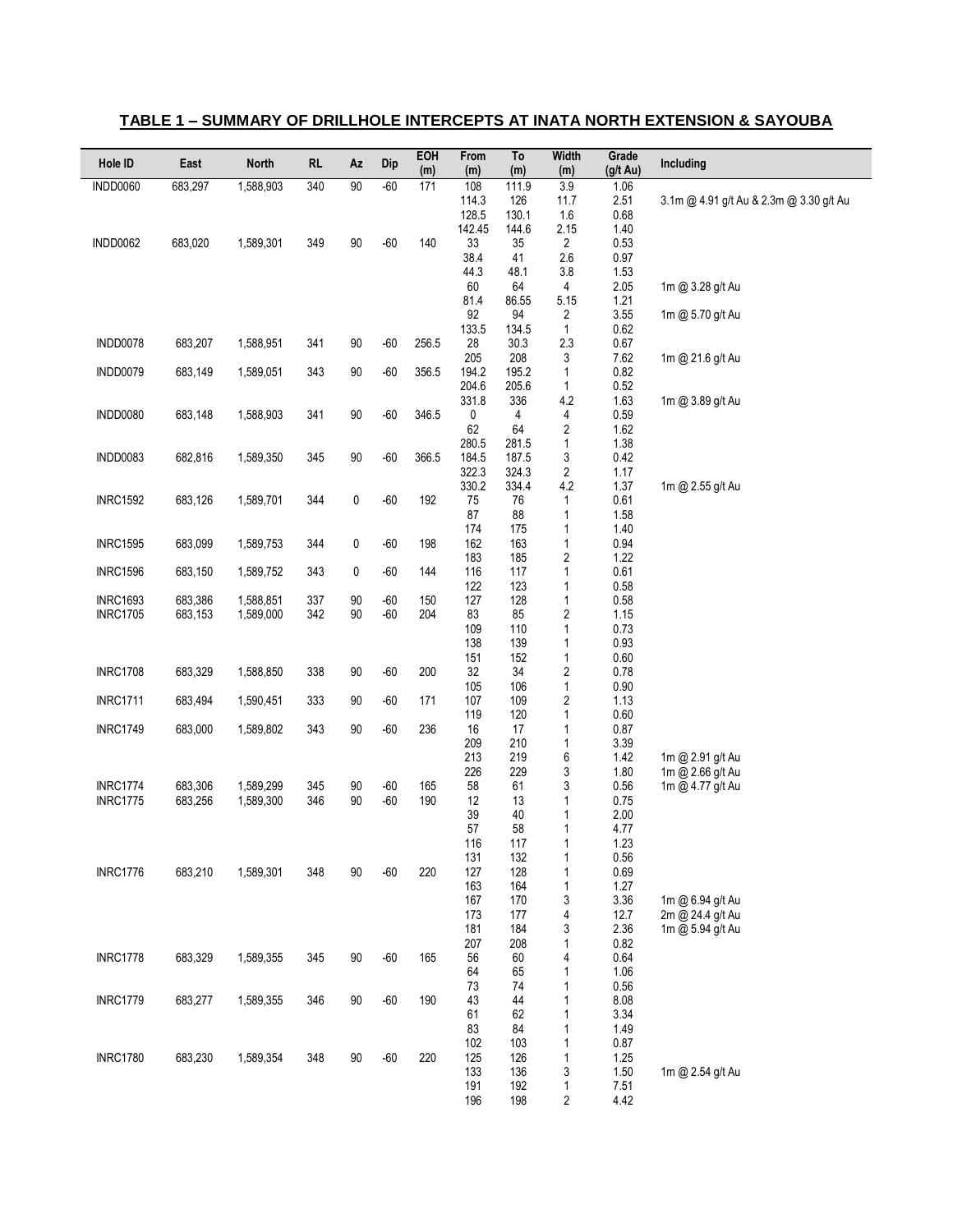| Hole ID         | East    | <b>North</b> | <b>RL</b> | Az | Dip   | EOH   | From  | To             | <b>Width</b> | Grade              | Including                           |
|-----------------|---------|--------------|-----------|----|-------|-------|-------|----------------|--------------|--------------------|-------------------------------------|
|                 |         |              |           |    |       | (m)   | (m)   | (m)            | (m)          | $(g/t \text{ Au})$ |                                     |
| <b>INRC1781</b> | 683,326 | 1,589,406    | 344       | 90 | $-60$ | 165   | 16    | 17             |              | 0.65               |                                     |
|                 |         |              |           |    |       |       | 76    | 77             |              | 0.50               |                                     |
|                 |         |              |           |    |       |       | 90    | 94             | 4            | 0.61               |                                     |
|                 |         |              |           |    |       |       | 112   | 113            | 1            | 1.53               |                                     |
| <b>INRC1782</b> | 683,276 | 1,589,403    | 346       | 90 | $-60$ | 190   | 10    | 12             | 2            | 0.81               |                                     |
|                 |         |              |           |    |       |       | 21    | 22             |              | 0.63               |                                     |
|                 |         |              |           |    |       |       | 110   | 111            |              | 1.24               |                                     |
|                 |         |              |           |    |       |       | 137   | 138            |              | 0.69               |                                     |
| <b>INRC1783</b> | 683,235 | 1,589,400    | 347       | 90 | $-60$ | 220   | 5     | $\overline{7}$ | 2            | 0.66               |                                     |
|                 |         |              |           |    |       |       | 31    | 32             | 1            | 1.63               |                                     |
|                 |         |              |           |    |       |       | 58    | 61             | 3            | 0.73               |                                     |
|                 |         |              |           |    |       |       | 78    | 79             |              | 0.52               |                                     |
|                 |         |              |           |    |       |       | 107   | 108            |              | 0.51               |                                     |
|                 |         |              |           |    |       |       | 143   | 144            |              | 0.50               |                                     |
| <b>INRC1905</b> | 683,377 | 1,589,409    | 345       | 90 | $-60$ | 126   | 103   | 104            |              | 0.82               |                                     |
| <b>INRD0061</b> | 682,895 | 1,589,300    | 349       | 90 | $-60$ | 312.5 | 159   | 160            | 1            | 1.18               |                                     |
|                 |         |              |           |    |       |       | 167   | 170            | 3            | 0.49               |                                     |
|                 |         |              |           |    |       |       | 199.4 | 205.4          | 6            | 3.68               | 1m @ 9.74 g/t Au & 1m @ 5.05 g/t Au |
|                 |         |              |           |    |       |       | 225   | 229            | 4            | 0.78               |                                     |
| INRD0064        | 682,863 | 1,589,453    | 345       | 90 | $-60$ | 405   | 162   | 165.2          | 3.2          | 0.59               |                                     |
|                 |         |              |           |    |       |       | 167.5 | 168.5          | 1            | 0.86               |                                     |
|                 |         |              |           |    |       |       | 171   | 181            | 10           | 2.35               | 1m @ 19.2 g/t Au                    |
|                 |         |              |           |    |       |       | 185   | 191            | 6            | 0.41               |                                     |
|                 |         |              |           |    |       |       | 234   | 237.3          | 3.3          | 1.73               | 1m @ 3.67 g/t Au                    |
|                 |         |              |           |    |       |       | 239.8 | 246            | 6.2          | 0.79               |                                     |
|                 |         |              |           |    |       |       | 253   | 258            | 5            | 3.27               | 1m @ 7.48 g/t Au                    |
|                 |         |              |           |    |       |       | 264.5 | 271            | 6.5          | 0.92               |                                     |
|                 |         |              |           |    |       |       | 328   | 330            | 2            | 1.13               |                                     |
|                 |         |              |           |    |       |       | 334   | 340            | 6            | 2.00               | 2m @ 3.88 g/t Au                    |
|                 |         |              |           |    |       |       | 346   | 350            | 4            | 0.64               |                                     |
| <b>INRD0070</b> | 682,915 | 1,589,552    | 348       | 90 | $-60$ | 370.5 | 8     | 10             | 2            | 9.82               |                                     |
| <b>INRD0071</b> | 682,991 | 1,589,598    | 349       | 90 | $-60$ | 200   | 150   | 157            | 7            | 0.44               |                                     |
|                 |         |              |           |    |       |       | 168   | 169            | 1            | 0.50               |                                     |

*Maximum internal waste allowed is 2m and minimum mineralised interval is 1m*

*All holes are drilled from surface using conventional reverse circulation drilling techniques and triple tube wireline diamond drilling techniques drilled by Boart Longyear & West African Drilling Services*

*All samples have been prepared and analysed by SGS Laboratories in Ouagadougo, Burkina Faso and Intertek Testing Services in Tarkwa, Ghana*

*Gold has been analysed by fire assay using a 50 gram charge*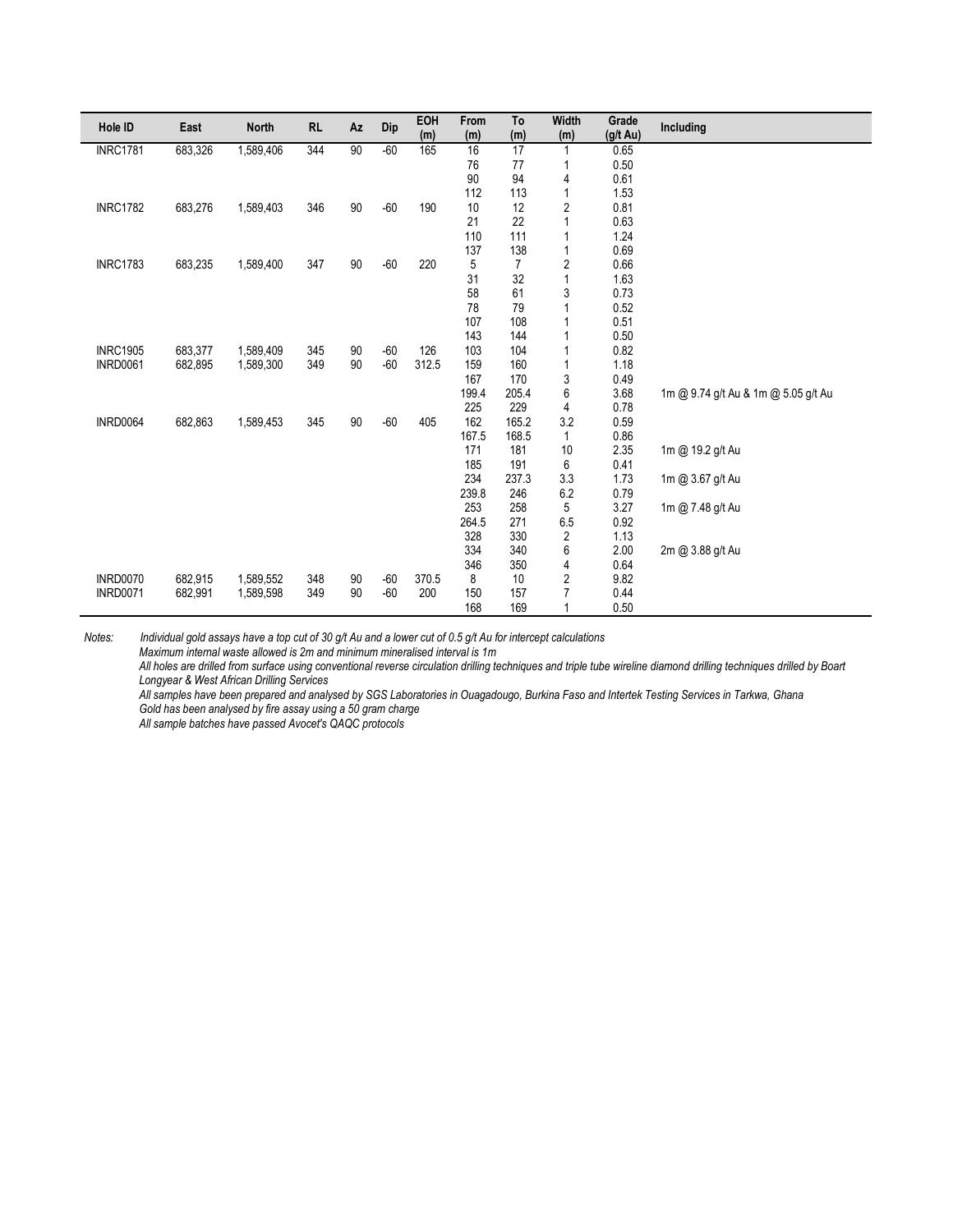| <b>INDD0063</b><br>336<br>90<br>$-60$<br>2.6<br>6.48<br>682,624<br>1,588,376<br>382.5<br>262.6<br>265.2<br>278<br>288.4<br>10.4<br>1.69<br>1.3m @ 6.77 g/t Au & 2.7m @ 1.83 g/t Au<br>293<br>299<br>6<br>3.68<br>4m @ 4.85 g/t Au<br>321.6<br>325.5<br>3.9<br>0.84<br>1m @ 2.57 g/t Au<br>333<br>335.6<br>2.6<br>0.81<br>348<br>350<br>2<br>0.61<br>365<br>2<br>2.49<br>367<br>682,501<br>1,588,401<br>335<br>90<br>$-60$<br>490.8<br>3.6<br>2<br>0.78<br>INDD0064<br>1.6<br>401<br>419<br>18<br>2.38<br>5m @ 5.27 g/t Au & 3m @ 2.90 g/t Au<br>426<br>429<br>3<br>2.58<br>1m @ 5.07 g/t Au<br>432<br>446<br>14<br>4.71<br>4m @ 5.05 g/t Au & 5.1m @ 7.27 g/t Au<br>452<br>4<br>456<br>1.10<br>3<br>466<br>469<br>1.98<br>1.4m @ 3.48 g/t Au<br>473<br>476<br>3<br>1.72<br>1m @ 2.40 g/t Au<br>335<br>90<br>$-60$<br>479.18<br>150.5<br>0.63<br>INDD0066<br>682,573<br>1,588,555<br>151.5<br>1<br>227.6<br>228.6<br>0.87<br>1<br>295.6<br>296.6<br>2.78<br>1<br>299<br>300.2<br>1.2<br>0.57<br>312<br>315<br>3<br>3.95<br>1m @ 10.0 g/t Au<br>318<br>$\mathbf{1}$<br>1.09<br>319<br>326.8<br>1.2<br>0.52<br>328<br>338<br>$\overline{2}$<br>1.65<br>340<br>1m @ 2.71 g/t Au<br>345.3<br>353<br>7.7<br>1.65<br>2.2m @ 2.28 g/t Au<br>358.3<br>1.44<br>367<br>8.7<br>3m @ 1.54 g/t Au & 1.2m @ 3.33 g/t Au<br>372.7<br>375.4<br>2.7<br>1.14<br>408.5<br>410.5<br>1.38<br>2<br>1m @ 2.02 g/t Au<br>INDD0068<br>682,731<br>1,588,901<br>341<br>90<br>$-60$<br>360.7<br>236.3<br>237.3<br>1<br>0.71<br>2.80<br>300.3<br>301.3<br>1<br>340<br>$-60$<br>210.7<br>1<br>0.91<br>INDD0069<br>682,725<br>1,588,801<br>90<br>349.5<br>211.7<br>236.4<br>2.1<br>238.5<br>0.77<br>242.2<br>3.1<br>1.06<br>245.3<br>306<br>307<br>4.27<br>1<br>682,738<br>1,588,849<br>340<br>90<br>$-60$<br>391.5<br>145<br>146<br>0.72<br>INDD0070<br>1<br>210.2<br>211.2<br>1<br>4.44<br>220.9<br>222<br>1.1<br>0.90<br>231<br>232.4<br>1.4<br>0.65<br>259<br>260<br>1<br>0.53<br>331.5<br>334.5<br>3<br>1.63<br>1m @ 2.33 g/t Au<br>341<br>90<br>$-60$<br>391.5<br>2<br>0.60<br>INDD0071<br>682,684<br>1,588,850<br>11<br>13<br>2.2<br>219.2<br>1.42<br>217<br>308<br>311<br>1.06<br>3<br>359<br>360<br>1.76<br>1<br>363<br>364<br>0.85<br>1<br>389.5<br>390.5<br>$\mathbf{1}$<br>0.71<br>1,588,750<br>340<br>90<br>$-60$<br>400.5<br>262<br>2<br>2.38<br>INDD0072<br>682,695<br>264<br>1m @ 2.97 g/t Au<br>1<br>1.24<br>277.6<br>278.6 | Hole ID | East | <b>North</b> | <b>RL</b> | Αz | Dip | EOH<br>(m) | From<br>(m) | To<br>(m) | Width<br>(m) | Grade<br>(g/t Au) | Including |
|--------------------------------------------------------------------------------------------------------------------------------------------------------------------------------------------------------------------------------------------------------------------------------------------------------------------------------------------------------------------------------------------------------------------------------------------------------------------------------------------------------------------------------------------------------------------------------------------------------------------------------------------------------------------------------------------------------------------------------------------------------------------------------------------------------------------------------------------------------------------------------------------------------------------------------------------------------------------------------------------------------------------------------------------------------------------------------------------------------------------------------------------------------------------------------------------------------------------------------------------------------------------------------------------------------------------------------------------------------------------------------------------------------------------------------------------------------------------------------------------------------------------------------------------------------------------------------------------------------------------------------------------------------------------------------------------------------------------------------------------------------------------------------------------------------------------------------------------------------------------------------------------------------------------------------------------------------------------------------------------------------------------------------------------------------------------------------------------------------------------------------------------------------------------------------------------------------------------------------------------------------------------------------------------------------------------------------------------------------------------------------------------------------------|---------|------|--------------|-----------|----|-----|------------|-------------|-----------|--------------|-------------------|-----------|
|                                                                                                                                                                                                                                                                                                                                                                                                                                                                                                                                                                                                                                                                                                                                                                                                                                                                                                                                                                                                                                                                                                                                                                                                                                                                                                                                                                                                                                                                                                                                                                                                                                                                                                                                                                                                                                                                                                                                                                                                                                                                                                                                                                                                                                                                                                                                                                                                              |         |      |              |           |    |     |            |             |           |              |                   |           |
|                                                                                                                                                                                                                                                                                                                                                                                                                                                                                                                                                                                                                                                                                                                                                                                                                                                                                                                                                                                                                                                                                                                                                                                                                                                                                                                                                                                                                                                                                                                                                                                                                                                                                                                                                                                                                                                                                                                                                                                                                                                                                                                                                                                                                                                                                                                                                                                                              |         |      |              |           |    |     |            |             |           |              |                   |           |
|                                                                                                                                                                                                                                                                                                                                                                                                                                                                                                                                                                                                                                                                                                                                                                                                                                                                                                                                                                                                                                                                                                                                                                                                                                                                                                                                                                                                                                                                                                                                                                                                                                                                                                                                                                                                                                                                                                                                                                                                                                                                                                                                                                                                                                                                                                                                                                                                              |         |      |              |           |    |     |            |             |           |              |                   |           |
|                                                                                                                                                                                                                                                                                                                                                                                                                                                                                                                                                                                                                                                                                                                                                                                                                                                                                                                                                                                                                                                                                                                                                                                                                                                                                                                                                                                                                                                                                                                                                                                                                                                                                                                                                                                                                                                                                                                                                                                                                                                                                                                                                                                                                                                                                                                                                                                                              |         |      |              |           |    |     |            |             |           |              |                   |           |
|                                                                                                                                                                                                                                                                                                                                                                                                                                                                                                                                                                                                                                                                                                                                                                                                                                                                                                                                                                                                                                                                                                                                                                                                                                                                                                                                                                                                                                                                                                                                                                                                                                                                                                                                                                                                                                                                                                                                                                                                                                                                                                                                                                                                                                                                                                                                                                                                              |         |      |              |           |    |     |            |             |           |              |                   |           |
|                                                                                                                                                                                                                                                                                                                                                                                                                                                                                                                                                                                                                                                                                                                                                                                                                                                                                                                                                                                                                                                                                                                                                                                                                                                                                                                                                                                                                                                                                                                                                                                                                                                                                                                                                                                                                                                                                                                                                                                                                                                                                                                                                                                                                                                                                                                                                                                                              |         |      |              |           |    |     |            |             |           |              |                   |           |
|                                                                                                                                                                                                                                                                                                                                                                                                                                                                                                                                                                                                                                                                                                                                                                                                                                                                                                                                                                                                                                                                                                                                                                                                                                                                                                                                                                                                                                                                                                                                                                                                                                                                                                                                                                                                                                                                                                                                                                                                                                                                                                                                                                                                                                                                                                                                                                                                              |         |      |              |           |    |     |            |             |           |              |                   |           |
|                                                                                                                                                                                                                                                                                                                                                                                                                                                                                                                                                                                                                                                                                                                                                                                                                                                                                                                                                                                                                                                                                                                                                                                                                                                                                                                                                                                                                                                                                                                                                                                                                                                                                                                                                                                                                                                                                                                                                                                                                                                                                                                                                                                                                                                                                                                                                                                                              |         |      |              |           |    |     |            |             |           |              |                   |           |
|                                                                                                                                                                                                                                                                                                                                                                                                                                                                                                                                                                                                                                                                                                                                                                                                                                                                                                                                                                                                                                                                                                                                                                                                                                                                                                                                                                                                                                                                                                                                                                                                                                                                                                                                                                                                                                                                                                                                                                                                                                                                                                                                                                                                                                                                                                                                                                                                              |         |      |              |           |    |     |            |             |           |              |                   |           |
|                                                                                                                                                                                                                                                                                                                                                                                                                                                                                                                                                                                                                                                                                                                                                                                                                                                                                                                                                                                                                                                                                                                                                                                                                                                                                                                                                                                                                                                                                                                                                                                                                                                                                                                                                                                                                                                                                                                                                                                                                                                                                                                                                                                                                                                                                                                                                                                                              |         |      |              |           |    |     |            |             |           |              |                   |           |
|                                                                                                                                                                                                                                                                                                                                                                                                                                                                                                                                                                                                                                                                                                                                                                                                                                                                                                                                                                                                                                                                                                                                                                                                                                                                                                                                                                                                                                                                                                                                                                                                                                                                                                                                                                                                                                                                                                                                                                                                                                                                                                                                                                                                                                                                                                                                                                                                              |         |      |              |           |    |     |            |             |           |              |                   |           |
|                                                                                                                                                                                                                                                                                                                                                                                                                                                                                                                                                                                                                                                                                                                                                                                                                                                                                                                                                                                                                                                                                                                                                                                                                                                                                                                                                                                                                                                                                                                                                                                                                                                                                                                                                                                                                                                                                                                                                                                                                                                                                                                                                                                                                                                                                                                                                                                                              |         |      |              |           |    |     |            |             |           |              |                   |           |
|                                                                                                                                                                                                                                                                                                                                                                                                                                                                                                                                                                                                                                                                                                                                                                                                                                                                                                                                                                                                                                                                                                                                                                                                                                                                                                                                                                                                                                                                                                                                                                                                                                                                                                                                                                                                                                                                                                                                                                                                                                                                                                                                                                                                                                                                                                                                                                                                              |         |      |              |           |    |     |            |             |           |              |                   |           |
|                                                                                                                                                                                                                                                                                                                                                                                                                                                                                                                                                                                                                                                                                                                                                                                                                                                                                                                                                                                                                                                                                                                                                                                                                                                                                                                                                                                                                                                                                                                                                                                                                                                                                                                                                                                                                                                                                                                                                                                                                                                                                                                                                                                                                                                                                                                                                                                                              |         |      |              |           |    |     |            |             |           |              |                   |           |
|                                                                                                                                                                                                                                                                                                                                                                                                                                                                                                                                                                                                                                                                                                                                                                                                                                                                                                                                                                                                                                                                                                                                                                                                                                                                                                                                                                                                                                                                                                                                                                                                                                                                                                                                                                                                                                                                                                                                                                                                                                                                                                                                                                                                                                                                                                                                                                                                              |         |      |              |           |    |     |            |             |           |              |                   |           |
|                                                                                                                                                                                                                                                                                                                                                                                                                                                                                                                                                                                                                                                                                                                                                                                                                                                                                                                                                                                                                                                                                                                                                                                                                                                                                                                                                                                                                                                                                                                                                                                                                                                                                                                                                                                                                                                                                                                                                                                                                                                                                                                                                                                                                                                                                                                                                                                                              |         |      |              |           |    |     |            |             |           |              |                   |           |
|                                                                                                                                                                                                                                                                                                                                                                                                                                                                                                                                                                                                                                                                                                                                                                                                                                                                                                                                                                                                                                                                                                                                                                                                                                                                                                                                                                                                                                                                                                                                                                                                                                                                                                                                                                                                                                                                                                                                                                                                                                                                                                                                                                                                                                                                                                                                                                                                              |         |      |              |           |    |     |            |             |           |              |                   |           |
|                                                                                                                                                                                                                                                                                                                                                                                                                                                                                                                                                                                                                                                                                                                                                                                                                                                                                                                                                                                                                                                                                                                                                                                                                                                                                                                                                                                                                                                                                                                                                                                                                                                                                                                                                                                                                                                                                                                                                                                                                                                                                                                                                                                                                                                                                                                                                                                                              |         |      |              |           |    |     |            |             |           |              |                   |           |
|                                                                                                                                                                                                                                                                                                                                                                                                                                                                                                                                                                                                                                                                                                                                                                                                                                                                                                                                                                                                                                                                                                                                                                                                                                                                                                                                                                                                                                                                                                                                                                                                                                                                                                                                                                                                                                                                                                                                                                                                                                                                                                                                                                                                                                                                                                                                                                                                              |         |      |              |           |    |     |            |             |           |              |                   |           |
|                                                                                                                                                                                                                                                                                                                                                                                                                                                                                                                                                                                                                                                                                                                                                                                                                                                                                                                                                                                                                                                                                                                                                                                                                                                                                                                                                                                                                                                                                                                                                                                                                                                                                                                                                                                                                                                                                                                                                                                                                                                                                                                                                                                                                                                                                                                                                                                                              |         |      |              |           |    |     |            |             |           |              |                   |           |
|                                                                                                                                                                                                                                                                                                                                                                                                                                                                                                                                                                                                                                                                                                                                                                                                                                                                                                                                                                                                                                                                                                                                                                                                                                                                                                                                                                                                                                                                                                                                                                                                                                                                                                                                                                                                                                                                                                                                                                                                                                                                                                                                                                                                                                                                                                                                                                                                              |         |      |              |           |    |     |            |             |           |              |                   |           |
|                                                                                                                                                                                                                                                                                                                                                                                                                                                                                                                                                                                                                                                                                                                                                                                                                                                                                                                                                                                                                                                                                                                                                                                                                                                                                                                                                                                                                                                                                                                                                                                                                                                                                                                                                                                                                                                                                                                                                                                                                                                                                                                                                                                                                                                                                                                                                                                                              |         |      |              |           |    |     |            |             |           |              |                   |           |
|                                                                                                                                                                                                                                                                                                                                                                                                                                                                                                                                                                                                                                                                                                                                                                                                                                                                                                                                                                                                                                                                                                                                                                                                                                                                                                                                                                                                                                                                                                                                                                                                                                                                                                                                                                                                                                                                                                                                                                                                                                                                                                                                                                                                                                                                                                                                                                                                              |         |      |              |           |    |     |            |             |           |              |                   |           |
|                                                                                                                                                                                                                                                                                                                                                                                                                                                                                                                                                                                                                                                                                                                                                                                                                                                                                                                                                                                                                                                                                                                                                                                                                                                                                                                                                                                                                                                                                                                                                                                                                                                                                                                                                                                                                                                                                                                                                                                                                                                                                                                                                                                                                                                                                                                                                                                                              |         |      |              |           |    |     |            |             |           |              |                   |           |
|                                                                                                                                                                                                                                                                                                                                                                                                                                                                                                                                                                                                                                                                                                                                                                                                                                                                                                                                                                                                                                                                                                                                                                                                                                                                                                                                                                                                                                                                                                                                                                                                                                                                                                                                                                                                                                                                                                                                                                                                                                                                                                                                                                                                                                                                                                                                                                                                              |         |      |              |           |    |     |            |             |           |              |                   |           |
|                                                                                                                                                                                                                                                                                                                                                                                                                                                                                                                                                                                                                                                                                                                                                                                                                                                                                                                                                                                                                                                                                                                                                                                                                                                                                                                                                                                                                                                                                                                                                                                                                                                                                                                                                                                                                                                                                                                                                                                                                                                                                                                                                                                                                                                                                                                                                                                                              |         |      |              |           |    |     |            |             |           |              |                   |           |
|                                                                                                                                                                                                                                                                                                                                                                                                                                                                                                                                                                                                                                                                                                                                                                                                                                                                                                                                                                                                                                                                                                                                                                                                                                                                                                                                                                                                                                                                                                                                                                                                                                                                                                                                                                                                                                                                                                                                                                                                                                                                                                                                                                                                                                                                                                                                                                                                              |         |      |              |           |    |     |            |             |           |              |                   |           |
|                                                                                                                                                                                                                                                                                                                                                                                                                                                                                                                                                                                                                                                                                                                                                                                                                                                                                                                                                                                                                                                                                                                                                                                                                                                                                                                                                                                                                                                                                                                                                                                                                                                                                                                                                                                                                                                                                                                                                                                                                                                                                                                                                                                                                                                                                                                                                                                                              |         |      |              |           |    |     |            |             |           |              |                   |           |
|                                                                                                                                                                                                                                                                                                                                                                                                                                                                                                                                                                                                                                                                                                                                                                                                                                                                                                                                                                                                                                                                                                                                                                                                                                                                                                                                                                                                                                                                                                                                                                                                                                                                                                                                                                                                                                                                                                                                                                                                                                                                                                                                                                                                                                                                                                                                                                                                              |         |      |              |           |    |     |            |             |           |              |                   |           |
|                                                                                                                                                                                                                                                                                                                                                                                                                                                                                                                                                                                                                                                                                                                                                                                                                                                                                                                                                                                                                                                                                                                                                                                                                                                                                                                                                                                                                                                                                                                                                                                                                                                                                                                                                                                                                                                                                                                                                                                                                                                                                                                                                                                                                                                                                                                                                                                                              |         |      |              |           |    |     |            |             |           |              |                   |           |
|                                                                                                                                                                                                                                                                                                                                                                                                                                                                                                                                                                                                                                                                                                                                                                                                                                                                                                                                                                                                                                                                                                                                                                                                                                                                                                                                                                                                                                                                                                                                                                                                                                                                                                                                                                                                                                                                                                                                                                                                                                                                                                                                                                                                                                                                                                                                                                                                              |         |      |              |           |    |     |            |             |           |              |                   |           |
|                                                                                                                                                                                                                                                                                                                                                                                                                                                                                                                                                                                                                                                                                                                                                                                                                                                                                                                                                                                                                                                                                                                                                                                                                                                                                                                                                                                                                                                                                                                                                                                                                                                                                                                                                                                                                                                                                                                                                                                                                                                                                                                                                                                                                                                                                                                                                                                                              |         |      |              |           |    |     |            |             |           |              |                   |           |
|                                                                                                                                                                                                                                                                                                                                                                                                                                                                                                                                                                                                                                                                                                                                                                                                                                                                                                                                                                                                                                                                                                                                                                                                                                                                                                                                                                                                                                                                                                                                                                                                                                                                                                                                                                                                                                                                                                                                                                                                                                                                                                                                                                                                                                                                                                                                                                                                              |         |      |              |           |    |     |            |             |           |              |                   |           |
|                                                                                                                                                                                                                                                                                                                                                                                                                                                                                                                                                                                                                                                                                                                                                                                                                                                                                                                                                                                                                                                                                                                                                                                                                                                                                                                                                                                                                                                                                                                                                                                                                                                                                                                                                                                                                                                                                                                                                                                                                                                                                                                                                                                                                                                                                                                                                                                                              |         |      |              |           |    |     |            |             |           |              |                   |           |
|                                                                                                                                                                                                                                                                                                                                                                                                                                                                                                                                                                                                                                                                                                                                                                                                                                                                                                                                                                                                                                                                                                                                                                                                                                                                                                                                                                                                                                                                                                                                                                                                                                                                                                                                                                                                                                                                                                                                                                                                                                                                                                                                                                                                                                                                                                                                                                                                              |         |      |              |           |    |     |            |             |           |              |                   |           |
|                                                                                                                                                                                                                                                                                                                                                                                                                                                                                                                                                                                                                                                                                                                                                                                                                                                                                                                                                                                                                                                                                                                                                                                                                                                                                                                                                                                                                                                                                                                                                                                                                                                                                                                                                                                                                                                                                                                                                                                                                                                                                                                                                                                                                                                                                                                                                                                                              |         |      |              |           |    |     |            |             |           |              |                   |           |
|                                                                                                                                                                                                                                                                                                                                                                                                                                                                                                                                                                                                                                                                                                                                                                                                                                                                                                                                                                                                                                                                                                                                                                                                                                                                                                                                                                                                                                                                                                                                                                                                                                                                                                                                                                                                                                                                                                                                                                                                                                                                                                                                                                                                                                                                                                                                                                                                              |         |      |              |           |    |     |            |             |           |              |                   |           |
|                                                                                                                                                                                                                                                                                                                                                                                                                                                                                                                                                                                                                                                                                                                                                                                                                                                                                                                                                                                                                                                                                                                                                                                                                                                                                                                                                                                                                                                                                                                                                                                                                                                                                                                                                                                                                                                                                                                                                                                                                                                                                                                                                                                                                                                                                                                                                                                                              |         |      |              |           |    |     |            |             |           |              |                   |           |
|                                                                                                                                                                                                                                                                                                                                                                                                                                                                                                                                                                                                                                                                                                                                                                                                                                                                                                                                                                                                                                                                                                                                                                                                                                                                                                                                                                                                                                                                                                                                                                                                                                                                                                                                                                                                                                                                                                                                                                                                                                                                                                                                                                                                                                                                                                                                                                                                              |         |      |              |           |    |     |            |             |           |              |                   |           |
|                                                                                                                                                                                                                                                                                                                                                                                                                                                                                                                                                                                                                                                                                                                                                                                                                                                                                                                                                                                                                                                                                                                                                                                                                                                                                                                                                                                                                                                                                                                                                                                                                                                                                                                                                                                                                                                                                                                                                                                                                                                                                                                                                                                                                                                                                                                                                                                                              |         |      |              |           |    |     |            |             |           |              |                   |           |
|                                                                                                                                                                                                                                                                                                                                                                                                                                                                                                                                                                                                                                                                                                                                                                                                                                                                                                                                                                                                                                                                                                                                                                                                                                                                                                                                                                                                                                                                                                                                                                                                                                                                                                                                                                                                                                                                                                                                                                                                                                                                                                                                                                                                                                                                                                                                                                                                              |         |      |              |           |    |     |            | 285.5       | 286.5     | 1            | 1.02              |           |
| 308.3<br>1<br>309.3<br>1.07                                                                                                                                                                                                                                                                                                                                                                                                                                                                                                                                                                                                                                                                                                                                                                                                                                                                                                                                                                                                                                                                                                                                                                                                                                                                                                                                                                                                                                                                                                                                                                                                                                                                                                                                                                                                                                                                                                                                                                                                                                                                                                                                                                                                                                                                                                                                                                                  |         |      |              |           |    |     |            |             |           |              |                   |           |
| 313.3<br>3.5<br>0.73<br>316.8<br>328<br>331<br>0.54<br>3                                                                                                                                                                                                                                                                                                                                                                                                                                                                                                                                                                                                                                                                                                                                                                                                                                                                                                                                                                                                                                                                                                                                                                                                                                                                                                                                                                                                                                                                                                                                                                                                                                                                                                                                                                                                                                                                                                                                                                                                                                                                                                                                                                                                                                                                                                                                                     |         |      |              |           |    |     |            |             |           |              |                   |           |
| 345.3<br>1.10<br>347.3<br>2                                                                                                                                                                                                                                                                                                                                                                                                                                                                                                                                                                                                                                                                                                                                                                                                                                                                                                                                                                                                                                                                                                                                                                                                                                                                                                                                                                                                                                                                                                                                                                                                                                                                                                                                                                                                                                                                                                                                                                                                                                                                                                                                                                                                                                                                                                                                                                                  |         |      |              |           |    |     |            |             |           |              |                   |           |
| 374<br>3<br>2.72<br>377<br>2m @ 3.42 g/t Au                                                                                                                                                                                                                                                                                                                                                                                                                                                                                                                                                                                                                                                                                                                                                                                                                                                                                                                                                                                                                                                                                                                                                                                                                                                                                                                                                                                                                                                                                                                                                                                                                                                                                                                                                                                                                                                                                                                                                                                                                                                                                                                                                                                                                                                                                                                                                                  |         |      |              |           |    |     |            |             |           |              |                   |           |
| INDD0075<br>682,590<br>1,588,425<br>336<br>90<br>$-60$<br>375<br>193.5<br>8.41<br>195<br>1.5                                                                                                                                                                                                                                                                                                                                                                                                                                                                                                                                                                                                                                                                                                                                                                                                                                                                                                                                                                                                                                                                                                                                                                                                                                                                                                                                                                                                                                                                                                                                                                                                                                                                                                                                                                                                                                                                                                                                                                                                                                                                                                                                                                                                                                                                                                                 |         |      |              |           |    |     |            |             |           |              |                   |           |
| 287.5<br>333<br>45.5<br>2.77<br>22.3m @ 3.97 q/t Au & 2m @ 4.39 q/t Au                                                                                                                                                                                                                                                                                                                                                                                                                                                                                                                                                                                                                                                                                                                                                                                                                                                                                                                                                                                                                                                                                                                                                                                                                                                                                                                                                                                                                                                                                                                                                                                                                                                                                                                                                                                                                                                                                                                                                                                                                                                                                                                                                                                                                                                                                                                                       |         |      |              |           |    |     |            |             |           |              |                   |           |
| 682,759<br>344<br>90<br>$-60$<br>241.8<br>3.31<br>INDD0076<br>1,589,000<br>370.5<br>251.5<br>9.7<br>8.7m @ 3.60 g/t Au                                                                                                                                                                                                                                                                                                                                                                                                                                                                                                                                                                                                                                                                                                                                                                                                                                                                                                                                                                                                                                                                                                                                                                                                                                                                                                                                                                                                                                                                                                                                                                                                                                                                                                                                                                                                                                                                                                                                                                                                                                                                                                                                                                                                                                                                                       |         |      |              |           |    |     |            |             |           |              |                   |           |
| 1.00<br>264.7<br>265.7<br>$\mathbf{1}$<br>271.3<br>273.8<br>2.5<br>2.66<br>1.5m @ 3.81 g/t Au                                                                                                                                                                                                                                                                                                                                                                                                                                                                                                                                                                                                                                                                                                                                                                                                                                                                                                                                                                                                                                                                                                                                                                                                                                                                                                                                                                                                                                                                                                                                                                                                                                                                                                                                                                                                                                                                                                                                                                                                                                                                                                                                                                                                                                                                                                                |         |      |              |           |    |     |            |             |           |              |                   |           |
| 682,720<br>1,588,425<br>298<br>90<br>$-60$<br>352.5<br>101<br>105<br>3.09<br>INDD0077<br>4<br>2.1m @ 4.34 g/t Au                                                                                                                                                                                                                                                                                                                                                                                                                                                                                                                                                                                                                                                                                                                                                                                                                                                                                                                                                                                                                                                                                                                                                                                                                                                                                                                                                                                                                                                                                                                                                                                                                                                                                                                                                                                                                                                                                                                                                                                                                                                                                                                                                                                                                                                                                             |         |      |              |           |    |     |            |             |           |              |                   |           |
| 125<br>128<br>1.27<br>3                                                                                                                                                                                                                                                                                                                                                                                                                                                                                                                                                                                                                                                                                                                                                                                                                                                                                                                                                                                                                                                                                                                                                                                                                                                                                                                                                                                                                                                                                                                                                                                                                                                                                                                                                                                                                                                                                                                                                                                                                                                                                                                                                                                                                                                                                                                                                                                      |         |      |              |           |    |     |            |             |           |              |                   |           |
| 149.5<br>152.8<br>3.3<br>1.78<br>1.3m @ 3.10 g/t Au                                                                                                                                                                                                                                                                                                                                                                                                                                                                                                                                                                                                                                                                                                                                                                                                                                                                                                                                                                                                                                                                                                                                                                                                                                                                                                                                                                                                                                                                                                                                                                                                                                                                                                                                                                                                                                                                                                                                                                                                                                                                                                                                                                                                                                                                                                                                                          |         |      |              |           |    |     |            |             |           |              |                   |           |
| 6.63<br>155.1<br>160.5<br>5.4                                                                                                                                                                                                                                                                                                                                                                                                                                                                                                                                                                                                                                                                                                                                                                                                                                                                                                                                                                                                                                                                                                                                                                                                                                                                                                                                                                                                                                                                                                                                                                                                                                                                                                                                                                                                                                                                                                                                                                                                                                                                                                                                                                                                                                                                                                                                                                                |         |      |              |           |    |     |            |             |           |              |                   |           |
| 166.1<br>0.88<br>168<br>1.9                                                                                                                                                                                                                                                                                                                                                                                                                                                                                                                                                                                                                                                                                                                                                                                                                                                                                                                                                                                                                                                                                                                                                                                                                                                                                                                                                                                                                                                                                                                                                                                                                                                                                                                                                                                                                                                                                                                                                                                                                                                                                                                                                                                                                                                                                                                                                                                  |         |      |              |           |    |     |            |             |           |              |                   |           |
| <b>INRC1609</b><br>682,740<br>1,588,300<br>288<br>90<br>$-60$<br>141<br>25<br>26<br>0.61<br>1<br>0.51<br>60<br>61                                                                                                                                                                                                                                                                                                                                                                                                                                                                                                                                                                                                                                                                                                                                                                                                                                                                                                                                                                                                                                                                                                                                                                                                                                                                                                                                                                                                                                                                                                                                                                                                                                                                                                                                                                                                                                                                                                                                                                                                                                                                                                                                                                                                                                                                                            |         |      |              |           |    |     |            |             |           |              |                   |           |
| 1<br><b>INRC1670</b><br>682,405<br>90<br>$-60$<br>0.52<br>1,584,652<br>317<br>200<br>118<br>119<br>1                                                                                                                                                                                                                                                                                                                                                                                                                                                                                                                                                                                                                                                                                                                                                                                                                                                                                                                                                                                                                                                                                                                                                                                                                                                                                                                                                                                                                                                                                                                                                                                                                                                                                                                                                                                                                                                                                                                                                                                                                                                                                                                                                                                                                                                                                                         |         |      |              |           |    |     |            |             |           |              |                   |           |

#### **TABLE 2 – SUMMARY OF DRILLHOLE INTERCEPTS AT INATA NORTH**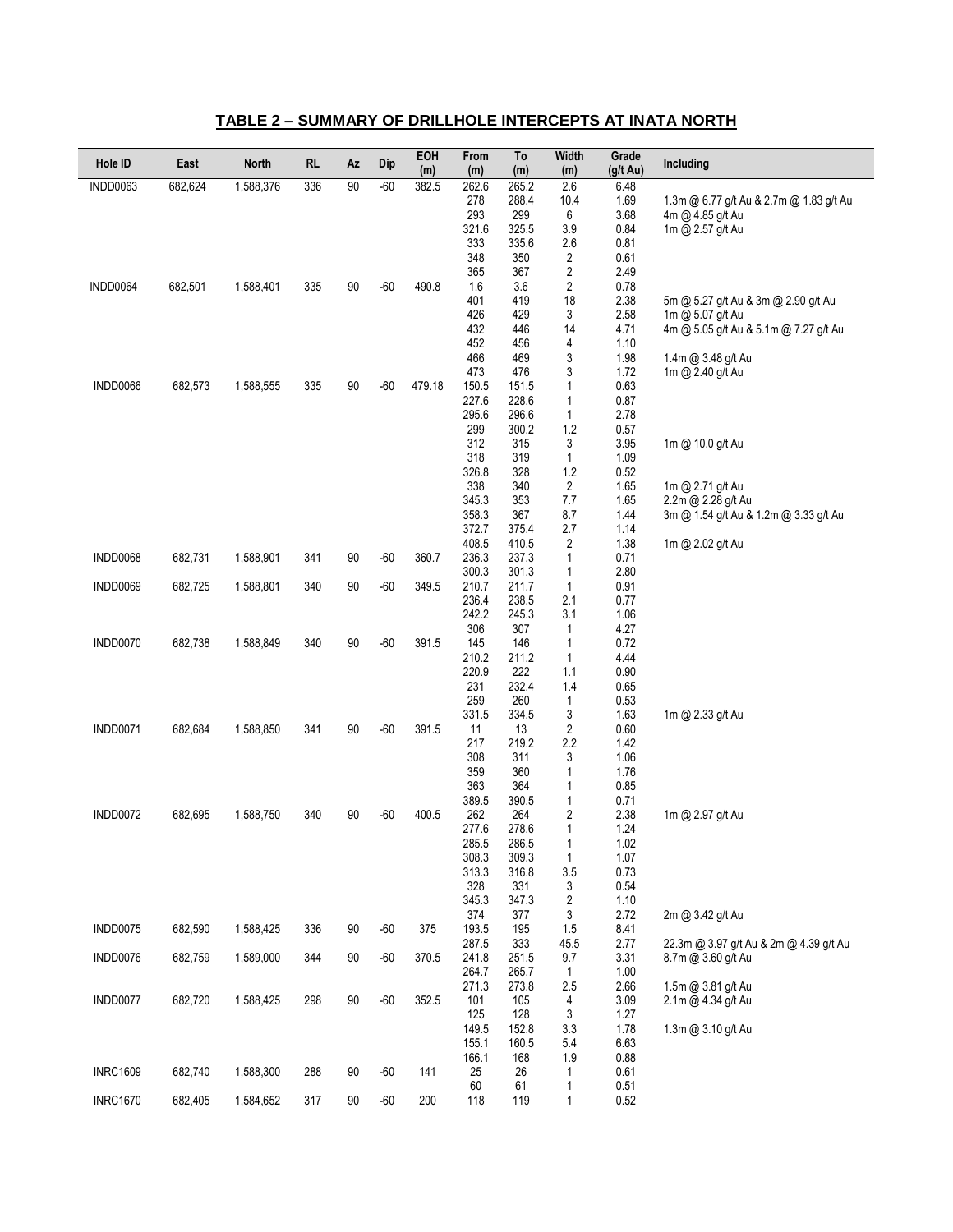| Hole ID                            | East               | <b>North</b>           | <b>RL</b>  | Αz        | Dip            | EOH<br>(m) | From<br>(m) | To<br>(m)  | <b>Width</b><br>(m)                     | Grade<br>$(g/t \text{ Au})$ | Including                                                 |
|------------------------------------|--------------------|------------------------|------------|-----------|----------------|------------|-------------|------------|-----------------------------------------|-----------------------------|-----------------------------------------------------------|
| <b>INRC1718</b>                    | 682,744            | 1,587,902              | 339        | 90        | $-60$          | 201        | 106         | 107        | $\mathbf{1}$                            | 1.10                        |                                                           |
| <b>INRC1761</b>                    | 682,739            | 1,588,455              | 298        | 90        | $-60$          | 240        | 73<br>87    | 76<br>98   | 3<br>11                                 | 5.61                        |                                                           |
|                                    |                    |                        |            |           |                |            | 101         | 104        | 3                                       | 4.55<br>1.65                | 9m @ 5.46 g/t Au<br>1m @ 4.10 g/t Au                      |
|                                    |                    |                        |            |           |                |            | 119         | 124        | 5                                       | 3.01                        | 2m @ 5.68 g/t Au                                          |
|                                    |                    |                        |            |           |                |            | 145         | 149        | 4                                       | 1.51                        |                                                           |
|                                    |                    |                        |            |           |                |            | 154<br>164  | 161<br>165 | 7<br>$\mathbf{1}$                       | 7.79<br>1.35                |                                                           |
| <b>INRC1764</b>                    | 682,856            | 1,588,752              | 308        | 90        | $-60$          | 225        | 27          | 50         | 23                                      | 1.66                        | 4m @ 3.43 g/t Au & 1m @ 4.33 g/t Au<br>& 5m @ 2.27 g/t Au |
|                                    |                    |                        |            |           |                |            | 54          | 58         | 4                                       | 1.15                        | 1m @ 2.04 g/t Au                                          |
|                                    |                    |                        |            |           |                |            | 114         | 116<br>134 | $\sqrt{2}$                              | 2.39                        |                                                           |
|                                    |                    |                        |            |           |                |            | 133<br>137  | 143        | $\mathbf{1}$<br>6                       | 0.50<br>4.62                | 5m @ 5.37 g/t Au                                          |
| <b>INRC1765</b>                    | 682,911            | 1,588,749              | 325        | 90        | -60            | 135        | 80          | 84         | 4                                       | 1.88                        | 1m @ 2.51 g/t Au                                          |
|                                    |                    |                        |            |           |                |            | 96          | 98         | $\sqrt{2}$                              | 1.19                        |                                                           |
| <b>INRC1766</b>                    | 682,924            | 1,588,803              | 307        | 90        | -60            | 135        | 33<br>92    | 34<br>94   | $\mathbf{1}$<br>$\overline{\mathbf{c}}$ | 0.68<br>1.21                |                                                           |
| <b>INRC1767</b>                    | 682,872            | 1,588,804              | 307        | 90        | $-60$          | 200        | 18          | 32         | 14                                      | 2.22                        | 5m @ 4.25 g/t Au & 1m @ 2.96 g/t Au                       |
|                                    |                    |                        |            |           |                |            | 37          | 40         | 3                                       | 0.37                        |                                                           |
|                                    |                    |                        |            |           |                |            | 44          | 49         | 5                                       | 1.86                        | 1m @ 5.47 g/t Au                                          |
|                                    |                    |                        |            |           |                |            | 115<br>119  | 116<br>120 | 1<br>1                                  | 0.67<br>1.55                |                                                           |
|                                    |                    |                        |            |           |                |            | 133         | 139        | 6                                       | 2.10                        | 2m @ 4.17 g/t Au                                          |
| <b>INRC1768</b>                    | 682,965            | 1,589,351              | 348        | 90        | $-60$          | 310        | 5           | 9          | 4                                       | 0.99                        |                                                           |
|                                    |                    |                        |            |           |                |            | 25          | 27         | $\overline{\mathbf{c}}$                 | 1.28                        |                                                           |
|                                    |                    |                        |            |           |                |            | 34<br>46    | 40<br>59   | 6<br>13                                 | 0.99<br>2.16                | 1m @ 2.17 g/t Au<br>4m @ 5.34 g/t Au                      |
|                                    |                    |                        |            |           |                |            | 81          | 83         | 2                                       | 1.23                        |                                                           |
|                                    |                    |                        |            |           |                |            | 101         | 102        | $\mathbf{1}$                            | 1.51                        |                                                           |
|                                    |                    |                        |            |           |                |            | 115         | 116        | 1                                       | 0.68                        |                                                           |
|                                    |                    |                        |            |           |                |            | 119<br>130  | 120<br>136 | 1<br>6                                  | 0.98<br>1.65                | 2m @ 2.59 g/t Au                                          |
|                                    |                    |                        |            |           |                |            | 198         | 202        | 4                                       | 3.31                        | 1m @ 10.7 g/t Au                                          |
|                                    |                    |                        |            |           |                |            | 285         | 286        | 1                                       | 1.48                        |                                                           |
| <b>INRC1769</b>                    | 682,865            | 1,589,351              | 347        | 90        | $-60$          | 315        | 6           | 9          | 3                                       | 0.48                        |                                                           |
|                                    |                    |                        |            |           |                |            | 147<br>161  | 154<br>164 | $\overline{7}$<br>3                     | 0.76<br>0.62                |                                                           |
|                                    |                    |                        |            |           |                |            | 198         | 200        | $\overline{\mathbf{c}}$                 | 0.55                        |                                                           |
|                                    |                    |                        |            |           |                |            | 203         | 204        | 1                                       | 2.56                        |                                                           |
|                                    |                    |                        |            |           |                |            | 218<br>230  | 219        | 1                                       | 0.56                        |                                                           |
|                                    |                    |                        |            |           |                |            | 275         | 241<br>279 | 11<br>4                                 | 2.11<br>0.80                | 3m @ 3.74 g/t Au                                          |
| <b>INRC1770</b>                    | 683,349            | 1,590,252              | 336        | 90        | $-60$          | 245        | 71          | 74         | 3                                       | 0.95                        |                                                           |
|                                    |                    |                        |            |           |                |            | 128         | 129        | 1                                       | 2.33                        |                                                           |
|                                    |                    |                        |            |           |                |            | 132         | 134        | 2                                       | 1.84                        | 1m @ 2.81 g/t Au                                          |
|                                    |                    |                        |            |           |                |            | 138<br>156  | 143<br>163 | 5<br>$\overline{7}$                     | 1.76<br>1.11                | 2m @ 3.04 g/t Au<br>1m @ 2.55 g/t Au                      |
|                                    |                    |                        |            |           |                |            | 187         | 188        | 1                                       | 0.79                        |                                                           |
|                                    |                    |                        |            |           |                |            | 243         | 244        | 1                                       | 0.66                        |                                                           |
| <b>INRC1771</b>                    | 683,398            | 1,590,451              | 333        | 90        | $-60$          | 209        | 29<br>103   | 30<br>105  | $\mathbf{1}$<br>$\sqrt{2}$              | 0.50<br>4.09                |                                                           |
| <b>INRC1772</b>                    | 683,450            | 1,590,652              | 332        | 90        | $-60$          | 246        | 162         | 163        | 1                                       | 0.86                        |                                                           |
| <b>INRC1784</b>                    | 683,150            | 1,588,601              | 338        | 90        | $-60$          | 135        | 50          | 51         | $\mathbf{1}$                            | 2.37                        |                                                           |
| <b>INRC1786</b><br><b>INRC1791</b> | 683,099<br>682,696 | 1,588,502<br>1,588,000 | 338<br>341 | 90<br>90  | $-60$<br>$-60$ | 130<br>268 | 115<br>210  | 119<br>212 | 4<br>$\sqrt{2}$                         | 0.98<br>1.87                | 1m @ 3.10 g/t Au                                          |
| <b>INRC1795</b>                    | 682,983            | 1,588,601              | 337        | 90        | -60            | 200        | 71          | 72         | 1                                       | 1.99                        |                                                           |
|                                    |                    |                        |            |           |                |            | 98          | 99         | 1                                       | 5.97                        |                                                           |
| <b>INRC1801</b>                    | 682,061            | 1,583,249              | 330        | $\pmb{0}$ | $-60$          | 125        | 3           | 4          | 1                                       | 0.80                        |                                                           |
|                                    |                    |                        |            |           |                |            | 13<br>107   | 14<br>108  | $\mathbf{1}$<br>1                       | 0.62<br>0.58                |                                                           |
|                                    |                    |                        |            |           |                |            | 121         | 122        | 1                                       | 0.67                        |                                                           |
| <b>INRC1853</b>                    | 682,767            | 1,588,142              | 341        | 90        | $-60$          | 190        | 138         | 139        | 1                                       | 0.60                        |                                                           |
| <b>INRC1854</b>                    | 682,724            | 1,588,188              | 341        | 90        | $-60$          | 200        | 133         | 134        | 1                                       | 0.55                        |                                                           |
| <b>INRC1870</b>                    | 682,933            | 1,586,501              | 326        | 90        | $-60$          | 150        | 37<br>49    | 38<br>70   | $\mathbf{1}$<br>21                      | 0.77<br>1.25                | 1m @ 4.38 g/t Au & 3m @ 3.36 g/t Au                       |
|                                    |                    |                        |            |           |                |            | 107         | 109        | $\sqrt{2}$                              | 0.52                        |                                                           |
|                                    |                    |                        |            |           |                |            | 120         | 121        | $\mathbf{1}$                            | 0.70                        |                                                           |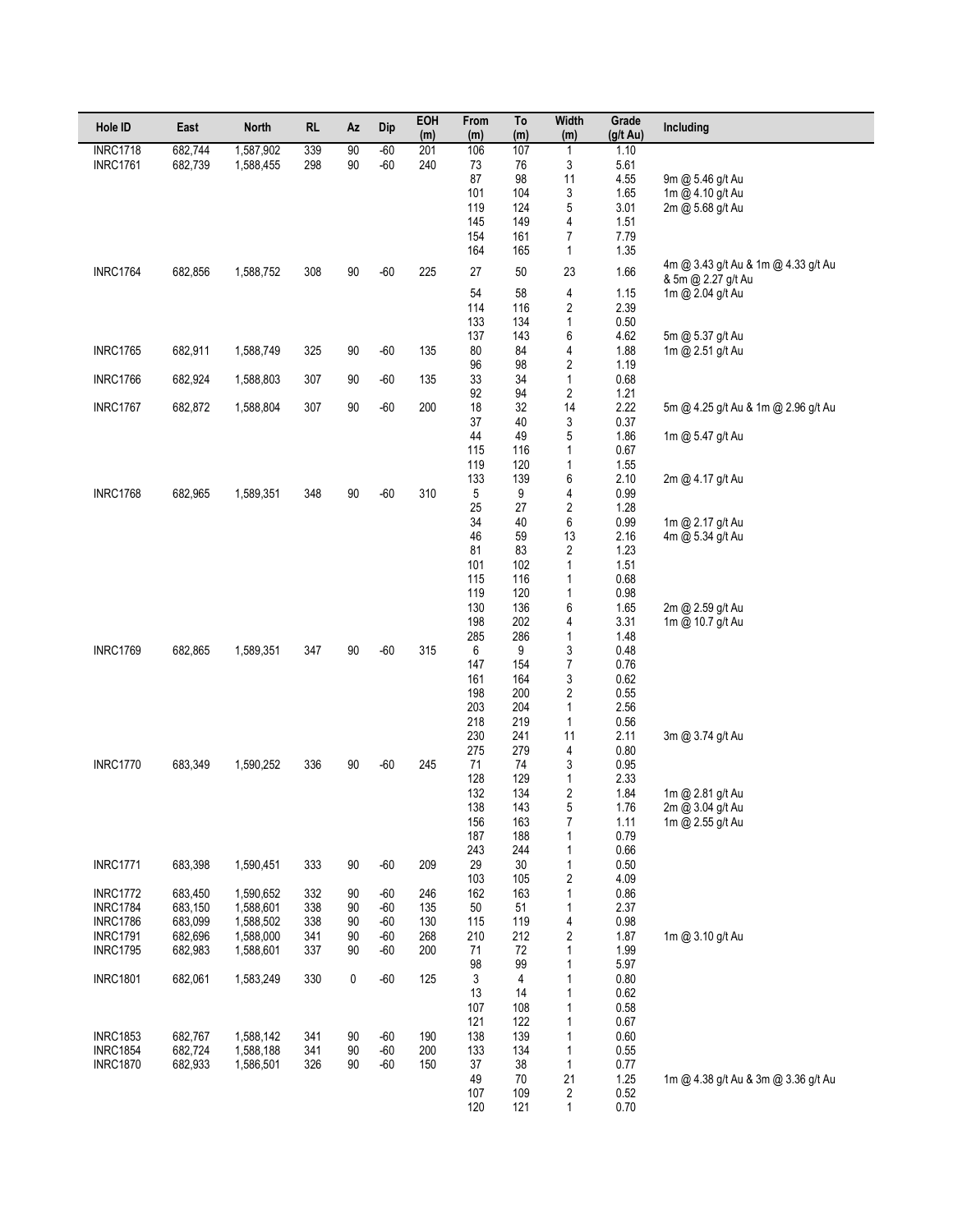| Hole ID         | East    | <b>North</b> | <b>RL</b> | Az | Dip   | <b>EOH</b><br>(m) | <b>From</b><br>(m) | To<br>(m) | Width<br>(m)   | Grade<br>$(g/t \text{ Au})$ | Including                           |
|-----------------|---------|--------------|-----------|----|-------|-------------------|--------------------|-----------|----------------|-----------------------------|-------------------------------------|
| <b>INRC1871</b> | 682.980 | 1,586,498    | 328       | 90 | $-60$ | 100               | 22                 | 23        |                | 0.62                        |                                     |
|                 |         |              |           |    |       |                   | 71                 | 76        | 5              | 1.25                        | 1m @ 2.00 g/t Au                    |
| <b>INRC1923</b> | 682.679 | 1,588,197    | 338       | 90 | $-60$ | 273               | 5                  | 8         | 3              | 1.64                        | 1m @ 3.84 g/t Au                    |
|                 |         |              |           |    |       |                   | 189                | 190       |                | 0.54                        |                                     |
| <b>INRC1924</b> | 682.661 | 1,588,251    | 335       | 90 | $-60$ | 247               | 235                | 239       | 4              | 0.43                        |                                     |
| <b>INRC1925</b> | 682.665 | 1,588,275    | 334       | 90 | $-60$ | 255               | 249                | 252       | 3              | 1.76                        | 1m @ 2.02 g/t Au                    |
| <b>INRC1926</b> | 682.650 | 1,588,304    | 332       | 90 | $-60$ | 237               | 46                 | 47        |                | 0.72                        |                                     |
| <b>INRC1928</b> | 682,858 | 1,589,050    | 346       | 86 | $-60$ | 346               | 156                | 164       | 8              | 1.76                        | 1m @ 2.77 g/t Au & 1m @ 4.05 g/t Au |
|                 |         |              |           |    |       |                   | 167                | 174       | $\overline{ }$ | 1.31                        | 1m @ 3.10 g/t Au                    |
|                 |         |              |           |    |       |                   | 208                | 211       | 3              | 3.10                        | 2m @ 4.31 g/t Au                    |
| INRD0076        | 682,822 | 1,589,151    | 360       | 90 | $-60$ | 361.5             | 49                 | 50        |                | 2.48                        |                                     |
| INRD0076        | 682.822 | 1,589,151    | 360       | 90 | $-60$ | 361.5             | 111                | 112       |                | 0.60                        |                                     |
| INRD0077        | 682,792 | 1,589,101    | 359       | 90 | $-60$ | 230               | 81                 | 82        |                | 0.62                        |                                     |
|                 |         |              |           |    |       |                   | 89                 | 90        |                | 0.61                        |                                     |
|                 |         |              |           |    |       |                   | 104                | 105       |                | 1.10                        |                                     |
|                 |         |              |           |    |       |                   | 112                | 113       |                | 0.72                        |                                     |

*Maximum internal waste allowed is 2m and minimum mineralised interval is 1m*

*All holes are drilled from surface using conventional reverse circulation drilling techniques and triple tube wireline diamond drilling techniques drilled by Boart Longyear & West African Drilling Services*

*All samples have been prepared and analysed by SGS Laboratories in Ouagadougo, Burkina Faso and Intertek Testing Services in Tarkwa, Ghana Gold has been analysed by fire assay using a 50 gram charge*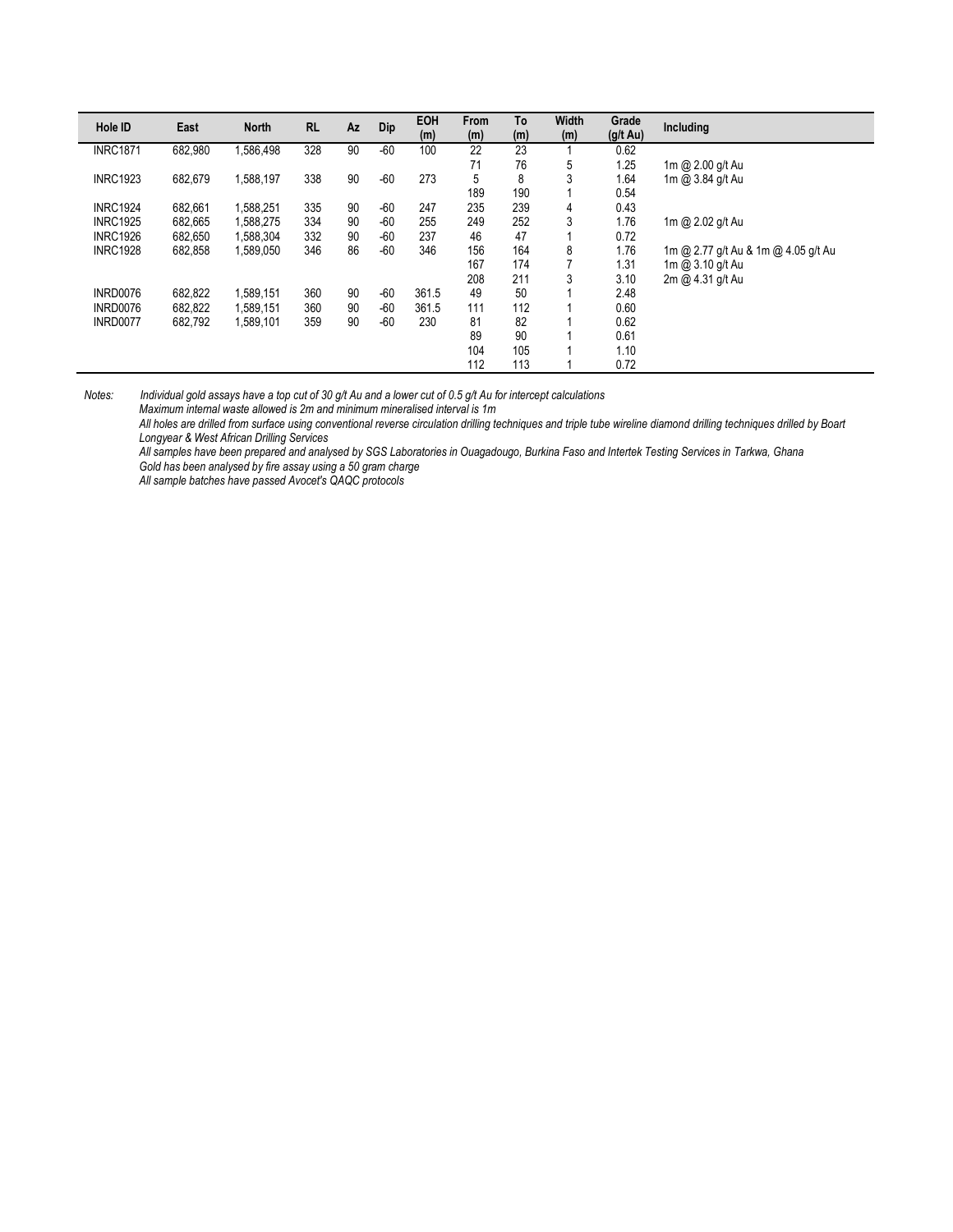| Hole ID         | East    | <b>North</b> | <b>RL</b> | Az       | Dip            | EOH<br>(m) | From<br>(m) | To<br>(m)  | Width<br>(m)            | Grade<br>(g/t Au) | Including                            |
|-----------------|---------|--------------|-----------|----------|----------------|------------|-------------|------------|-------------------------|-------------------|--------------------------------------|
| <b>INRC1845</b> | 682,648 | 1,586,264    | 323       | 90       | $-60$          | 200        | 42          | 43         | 1                       | 0.81              |                                      |
|                 |         |              |           |          |                |            | 117         | 118        | 1                       | 0.71              |                                      |
|                 |         |              |           |          |                |            | 121<br>128  | 124<br>129 | 3<br>1                  | 1.28<br>0.52      |                                      |
|                 |         |              |           |          |                |            | 155         | 156        | 1                       | 1.36              |                                      |
|                 |         |              |           |          |                |            | 175         | 176        | 1                       | 0.53              |                                      |
| <b>INRC1846</b> | 682,649 | 1,586,315    | 323       | 90       | $-60$          | 190        | 121         | 126        | 5                       | 1.42              | 1m @ 5.05 g/t Au                     |
|                 |         |              |           |          |                |            | 136         | 140        | 4                       | 0.49              |                                      |
| <b>INRC1847</b> | 682,835 | 1,586,413    | 325       | 90       | $-60$          | 175        | 14<br>57    | 16<br>58   | 2<br>1                  | 0.54<br>0.51      |                                      |
|                 |         |              |           |          |                |            | 86          | 87         | 1                       | 0.70              |                                      |
|                 |         |              |           |          |                |            | 109         | 110        | 1                       | 2.21              |                                      |
|                 |         |              |           |          |                |            | 129         | 130        | $\mathbf{1}$            | 1.81              |                                      |
| <b>INRC1849</b> | 682,687 | 1,586,562    | 327       | 90<br>90 | $-60$<br>$-60$ | 200<br>175 | 147<br>70   | 159        | 12                      | 1.60<br>0.79      | 5m @ 2.66 g/t Au                     |
| <b>INRC1850</b> | 682,710 | 1,586,562    | 326       |          |                |            | 97          | 71<br>98   | 1<br>$\mathbf{1}$       | 0.79              |                                      |
|                 |         |              |           |          |                |            | 119         | 132        | 13                      | 1.87              | 3m @ 5.51 g/t Au                     |
|                 |         |              |           |          |                |            | 152         | 153        | $\mathbf{1}$            | 0.54              |                                      |
| <b>INRC1851</b> | 682,845 | 1,587,800    | 342       | 90       | $-60$          | 200        | 154         | 157        | 3                       | 1.93              | 2m @ 2.26 g/t Au                     |
| <b>INRC1855</b> | 683,006 | 1,587,400    | 328       | 90       | $-60$          | 200        | 162<br>39   | 163<br>42  | $\mathbf{1}$<br>3       | 1.49<br>2.55      |                                      |
|                 |         |              |           |          |                |            | 51          | 56         | 5                       | 1.33              | 1m @ 6.19 g/t Au<br>1m @ 3.80 g/t Au |
|                 |         |              |           |          |                |            | 61          | 63         | $\overline{\mathbf{c}}$ | 0.95              |                                      |
|                 |         |              |           |          |                |            | 100         | 102        | $\overline{\mathbf{c}}$ | 0.76              |                                      |
|                 |         |              |           |          |                |            | 107         | 108        | 1                       | 1.21              |                                      |
|                 |         |              |           |          |                |            | 132<br>140  | 135<br>145 | 3                       | 0.87<br>0.39      |                                      |
| <b>INRC1856</b> | 682,995 | 1,587,452    | 327       | 90       | $-60$          | 170        | 54          | 67         | 5<br>13                 | 2.80              | 5m @ 4.34 g/t Au                     |
|                 |         |              |           |          |                |            | 72          | 74         | $\sqrt{2}$              | 0.72              |                                      |
|                 |         |              |           |          |                |            | 81          | 85         | 4                       | 0.52              |                                      |
|                 |         |              |           |          |                |            | 111         | 112        | 1                       | 0.93              |                                      |
|                 |         |              |           |          |                |            | 117<br>139  | 118<br>143 | 1<br>4                  | 0.56<br>2.36      |                                      |
|                 |         |              |           |          |                |            | 146         | 147        | 1                       | 0.53              | 2m @ 4.25 g/t Au                     |
|                 |         |              |           |          |                |            | 155         | 157        | $\sqrt{2}$              | 0.53              |                                      |
| <b>INRC1857</b> | 682,971 | 1,587,447    | 328       | 90       | $-60$          | 200        | 80          | 99         | 19                      | 2.38              | 2m @ 5.06 g/t Au & 6m @ 4.06 g/t Au  |
|                 |         |              |           |          |                |            | 102         | 103        | $\mathbf{1}$            | 0.64              |                                      |
|                 |         |              |           |          |                |            | 109<br>119  | 113<br>122 | 4<br>3                  | 1.23<br>0.75      | 1m @ 3.13 g/t Au                     |
|                 |         |              |           |          |                |            | 170         | 173        | 3                       | 2.00              | 1m @ 4.45 g/t Au                     |
| <b>INRC1858</b> | 682,960 | 1,587,400    | 328       | 90       | $-60$          | 210        | 88          | 106        | 18                      | 1.93              | 5m @ 3.97 g/t Au & 1m @ 4.01 g/t Au  |
|                 |         |              |           |          |                |            |             |            |                         |                   | & 1m @ 3.42 g/t Au                   |
|                 |         |              |           |          |                |            | 187         | 188        | 1                       | 1.03              |                                      |
| <b>INRC1859</b> | 682,970 | 1,587,500    | 328       | 90       | $-65$          | 190        | 191<br>33   | 192<br>36  | $\mathbf{1}$<br>3       | 0.81<br>2.38      | 1m @ 5.19 g/t Au                     |
|                 |         |              |           |          |                |            | 88          | 99         | 11                      | 1.57              | 1m @ 7.95 g/t Au                     |
|                 |         |              |           |          |                |            | 110         | 112        | 2                       | 0.66              |                                      |
|                 |         |              |           |          |                |            | 164         | 166        | $\boldsymbol{2}$        | 2.44              | 1m @ 3.08 g/t Au                     |
| <b>INRC1861</b> | 683,042 | 1,587,503    | 330       | 90       | $-60$          | 210        | 0<br>20     | 8<br>24    | 8<br>4                  | 5.19<br>1.35      | 4m @ 9.39 g/t Au<br>1m @ 2.47 g/t Au |
|                 |         |              |           |          |                |            | 40          | 41         | 1                       | 0.52              |                                      |
|                 |         |              |           |          |                |            | 46          | 53         | $\boldsymbol{7}$        | 0.54              |                                      |
|                 |         |              |           |          |                |            | 57          | 58         | 1                       | 1.65              |                                      |
|                 |         |              |           |          |                |            | 62          | 64         | $\sqrt{2}$              | 2.76              |                                      |
| <b>INRC1862</b> | 682,831 | 1,587,012    | 325       | 90       | $-60$          | 195        | 137<br>133  | 138<br>147 | $\mathbf{1}$<br>14      | 0.60<br>1.94      | 4m @ 4.25 g/t Au                     |
|                 |         |              |           |          |                |            | 164         | 165        | 1                       | 2.75              |                                      |
|                 |         |              |           |          |                |            | 185         | 186        | 1                       | 1.42              |                                      |
| <b>INRC1863</b> | 682,821 | 1,586,912    | 325       | 90       | $-60$          | 200        | 74          | 75         | 1                       | 0.60              |                                      |
|                 |         |              |           |          |                |            | 81          | 82         | $\mathbf{1}$            | 1.39              |                                      |
|                 |         |              |           |          |                |            | 87<br>93    | 88<br>95   | 1<br>$\sqrt{2}$         | 0.52<br>1.34      | 1m @ 2.13 g/t Au                     |
|                 |         |              |           |          |                |            | 99          | 114        | 15                      | 2.34              | 4m @ 5.57 g/t Au                     |
|                 |         |              |           |          |                |            | 138         | 141        | 3                       | 0.79              |                                      |
|                 |         |              |           |          |                |            | 153         | 155        | 2                       | 1.66              | 1m @ 2.51 g/t Au                     |

#### **TABLE 3 – SUMMARY OF DRILLHOLE INTERCEPTS AT INATA CENTRAL**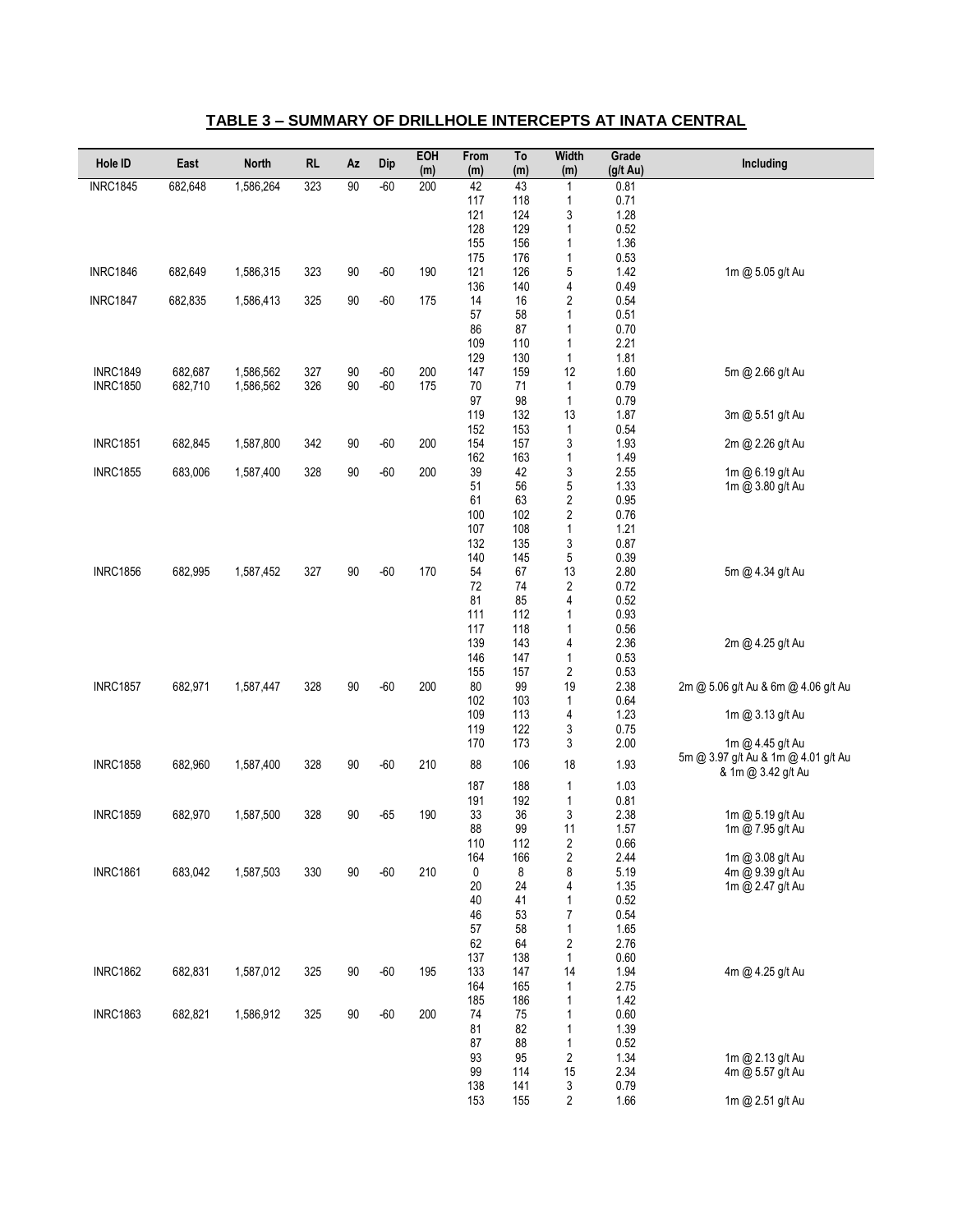| Hole ID         | East    | <b>North</b> | <b>RL</b> | Az | Dip   | EOH<br>(m) | From<br>(m) | To<br>(m)  | <b>Width</b><br>(m)          | Grade<br>$(g/t \text{ Au})$ | Including                                               |
|-----------------|---------|--------------|-----------|----|-------|------------|-------------|------------|------------------------------|-----------------------------|---------------------------------------------------------|
| <b>INRC1864</b> | 683,052 | 1,587,211    | 328       | 90 | $-60$ | 150        | 36          | 41         | $\overline{5}$               | 2.41                        | 1m @ 7.11 g/t Au                                        |
| <b>INRC1865</b> | 683,012 | 1,587,264    | 328       | 90 | $-60$ | 160        | 2           | 4          | 2                            | 0.96                        |                                                         |
|                 |         |              |           |    |       |            | 8<br>50     | 9<br>52    | $\mathbf{1}$                 | 0.67                        |                                                         |
|                 |         |              |           |    |       |            | 79          | 84         | $\overline{\mathbf{c}}$<br>5 | 3.73<br>1.63                | 1m @ 5.26 g/t Au<br>1m @ 4.70 g/t Au                    |
|                 |         |              |           |    |       |            | 100         | 102        | $\sqrt{2}$                   | 2.20                        |                                                         |
|                 |         |              |           |    |       |            | 105         | 106        | $\mathbf{1}$                 | 4.32                        |                                                         |
|                 |         |              |           |    |       |            | 134         | 137        | 3                            | 3.21                        | 2m @ 4.46 g/t Au                                        |
| <b>INRC1866</b> | 682,982 | 1,587,301    | 328       | 90 | $-60$ | 210        | 23          | 32         | 9                            | 5.34                        | 4m @ 9.87 g/t Au                                        |
|                 |         |              |           |    |       |            | 38<br>50    | 43<br>51   | 5<br>$\mathbf{1}$            | 2.54<br>0.75                | 1m @ 4.15 g/t Au & 1m @ 7.51 g/t Au                     |
|                 |         |              |           |    |       |            | 55          | 64         | 9                            | 2.16                        | 3m @ 4.23 g/t Au                                        |
|                 |         |              |           |    |       |            | 70          | 71         | $\mathbf{1}$                 | 1.80                        |                                                         |
|                 |         |              |           |    |       |            | 86          | 87         | $\mathbf{1}$                 | 0.50                        |                                                         |
|                 |         |              |           |    |       |            | 106         | 108        | $\sqrt{2}$                   | 0.84                        |                                                         |
|                 |         |              |           |    |       |            | 139         | 140        | $\mathbf{1}$                 | 7.40                        |                                                         |
| <b>INRC1867</b> | 682,721 | 1,586,700    | 328       | 90 | $-60$ | 198        | 162<br>158  | 168<br>165 | 6<br>$\boldsymbol{7}$        | 0.77<br>7.37                | 5m @ 9.58 g/t Au                                        |
|                 |         |              |           |    |       |            | 168         | 170        | $\sqrt{2}$                   | 0.66                        |                                                         |
| <b>INRC1868</b> | 682,708 | 1,586,613    | 327       | 90 | $-60$ | 210        | 146         | 158        | 12                           | 2.21                        | 6m @ 3.65 g/t Au                                        |
| <b>INRC1869</b> | 682,908 | 1,586,805    | 327       | 90 | $-60$ | 160        | 76          | 78         | $\sqrt{2}$                   | 0.57                        |                                                         |
|                 |         |              |           |    |       |            | 113         | 120        | $\boldsymbol{7}$             | 3.78                        | 1m @ 24.1 g/t Au                                        |
|                 |         |              |           |    |       |            | 137         | 144        | $\boldsymbol{7}$             | 1.33                        | 1m @ 3.44 g/t Au                                        |
| <b>INRC1873</b> | 682,974 | 1,586,650    | 329       | 90 | $-60$ | 154        | 149<br>113  | 150<br>114 | $\mathbf{1}$<br>$\mathbf{1}$ | 3.73<br>0.51                |                                                         |
|                 |         |              |           |    |       |            | 121         | 122        | 1                            | 0.63                        |                                                         |
| <b>INRC1874</b> | 683,105 | 1,586,751    | 332       | 90 | $-60$ | 100        | 0           | 13         | 13                           | 2.92                        | 5m @ 5.71 g/t Au                                        |
|                 |         |              |           |    |       |            | 16          | 23         | $\overline{7}$               | 0.80                        | 1m @ 2.68 g/t Au                                        |
|                 |         |              |           |    |       |            | 27          | 28         | $\mathbf{1}$                 | 2.22                        |                                                         |
| <b>INRC1875</b> | 683,056 | 1,586,751    | 331       | 90 | $-60$ | 130        | 38          | 42<br>46   | 4                            | 0.82                        |                                                         |
|                 |         |              |           |    |       |            | 45<br>56    | 60         | $\mathbf{1}$<br>4            | 2.11<br>1.06                | 1m @ 2.29 g/t Au                                        |
| <b>INRC1876</b> | 683,006 | 1,586,752    | 330       | 90 | $-60$ | 180        | 16          | 17         | $\mathbf{1}$                 | 0.61                        |                                                         |
|                 |         |              |           |    |       |            | 21          | 24         | 3                            | 0.78                        |                                                         |
|                 |         |              |           |    |       |            | 31          | 33         | $\sqrt{2}$                   | 0.91                        |                                                         |
| <b>INRC1877</b> | 683,105 | 1,586,801    | 332       | 90 | $-60$ | 100        | 153<br>6    | 154<br>25  | $\mathbf{1}$<br>19           | 0.56<br>3.69                | 10m @ 5.15 g/t Au                                       |
|                 |         |              |           |    |       |            | 33          | 39         | 6                            | 3.67                        | 4m @ 4.85 g/t Au                                        |
| <b>INRC1878</b> | 683,056 | 1,586,801    | 331       | 90 | $-60$ | 130        | 11          | 12         | $\mathbf{1}$                 | 0.83                        |                                                         |
|                 |         |              |           |    |       |            | 24          | 25         | $\mathbf{1}$                 | 0.79                        |                                                         |
|                 |         |              |           |    |       |            | 34          | 35         | $\mathbf{1}$                 | 0.62                        |                                                         |
|                 |         |              |           |    |       |            | 48<br>57    | 49<br>60   | $\mathbf{1}$                 | 0.85                        | 2m @ 2.22 g/t Au                                        |
|                 |         |              |           |    |       |            | 64          | 67         | 3<br>3                       | 1.75<br>0.83                |                                                         |
|                 |         |              |           |    |       |            | 76          | 78         | $\sqrt{2}$                   | 0.78                        |                                                         |
|                 |         |              |           |    |       |            | 82          | 84         | 2                            | 0.65                        |                                                         |
|                 |         |              |           |    |       |            | 101         | 102        | 1                            | 1.39                        |                                                         |
| <b>INRC1879</b> | 683,006 | 1,586,802    | 331       | 90 | $-60$ | 167        | 11<br>38    | 33<br>44   | 22<br>6                      | 1.08                        | 3m @ 2.73 g/t Au<br>1m @ 3.68 g/t Au & 1m @ 3.21 g/t Au |
|                 |         |              |           |    |       |            | 67          | 68         | $\mathbf{1}$                 | 2.17<br>0.60                |                                                         |
|                 |         |              |           |    |       |            | 103         | 105        | $\sqrt{2}$                   | 0.86                        |                                                         |
| <b>INRC1881</b> | 683,055 | 1,586,851    | 332       | 90 | $-60$ | 130        | 69          | 74         | 5                            | 1.57                        | 3m @ 2.08 g/t Au                                        |
| <b>INRC1882</b> | 683,005 | 1,586,851    | 331       | 90 | $-60$ | 162        | 11          | 15         | 4                            | 2.37                        | 1m @ 3.41 g/t Au                                        |
|                 |         |              |           |    |       |            | 21<br>64    | 29<br>66   | 8                            | 2.83                        | 4m @ 4.42 g/t Au                                        |
|                 |         |              |           |    |       |            | 104         | 105        | $\sqrt{2}$<br>$\mathbf{1}$   | 1.56<br>1.00                | 1m @ 2.42 g/t Au                                        |
| <b>INRC1883</b> | 682,907 | 1,587,706    | 344       | 90 | $-60$ | 194        | 141         | 145        | 4                            | 0.70                        |                                                         |
|                 |         |              |           |    |       |            | 161         | 168        | 7                            | 3.26                        | 5m @ 4.25 g/t Au                                        |
| <b>INRC1884</b> | 682,673 | 1,586,365    | 324       | 90 | $-60$ | 196        | 105         | 106        | 1                            | 2.02                        |                                                         |
|                 |         |              |           |    |       |            | 133<br>140  | 137<br>150 | 4                            | 1.40                        | 1m @ 2.00 g/t Au                                        |
| <b>INRC1885</b> | 682,675 | 1,586,450    | 325       | 90 | $-60$ | 186        | 116         | 117        | 10<br>$\mathbf{1}$           | 2.00<br>0.55                | 1m @ 3.53 g/t Au                                        |
|                 |         |              |           |    |       |            | 126         | 150        | 24                           | 2.29                        | 8m @ 4.13 g/t Au & 2m @ 4.89 g/t Au                     |
|                 |         |              |           |    |       |            | 153         | 154        | $\mathbf{1}$                 | 1.48                        |                                                         |
| <b>INRC1886</b> | 682,700 | 1,586,450    | 325       | 90 | $-60$ | 208        | 99          | 123        | 24                           | 1.68                        | 5m @ 4.38 g/t Au                                        |
| <b>INRC1895</b> | 682,932 | 1,587,765    | 344       | 90 | $-60$ | 210        | 103<br>113  | 106<br>114 | 3                            | 0.55<br>0.95                |                                                         |
|                 |         |              |           |    |       |            | 119         | 120        | 1<br>1                       | 0.74                        |                                                         |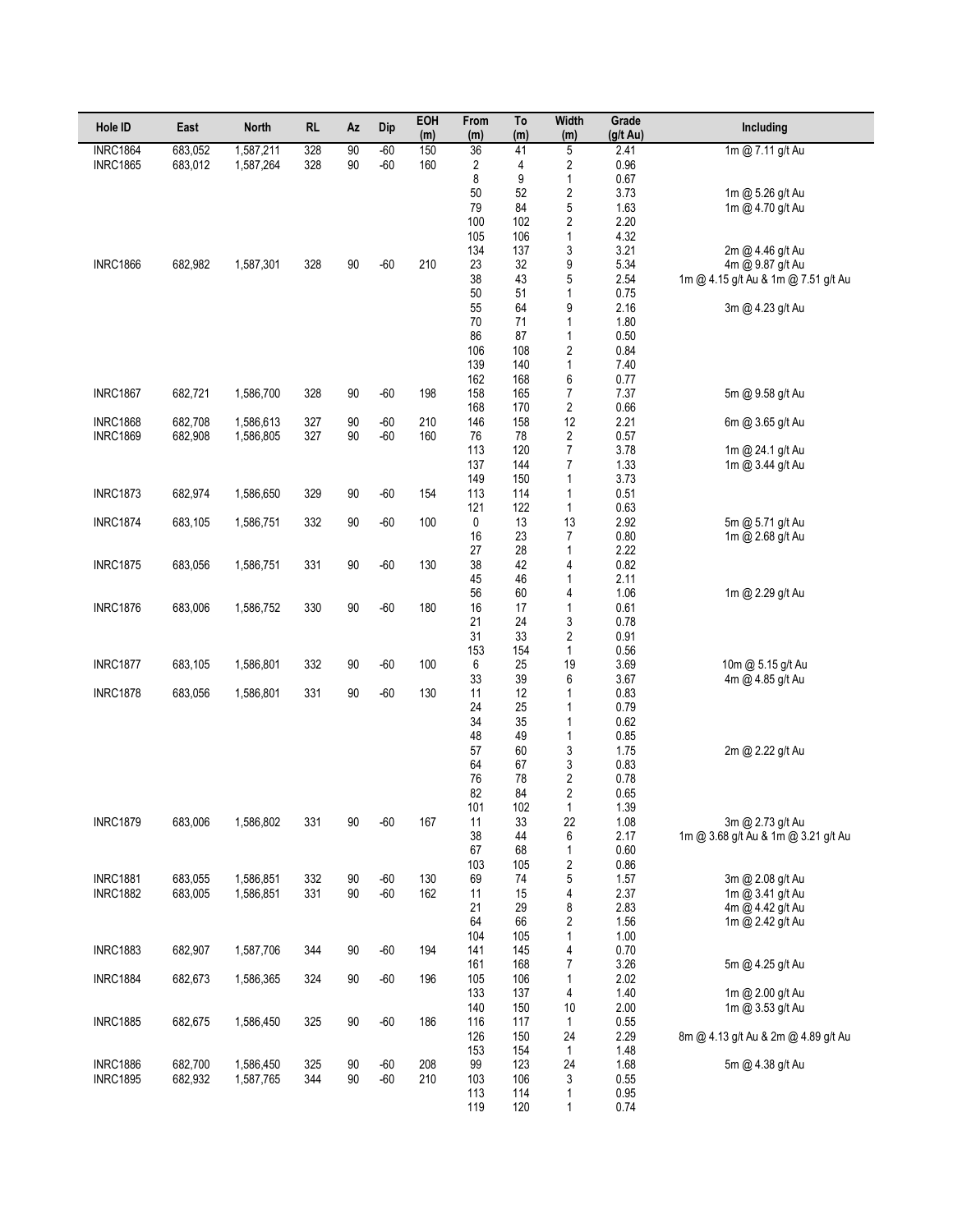| Hole ID         | East    | <b>North</b> | <b>RL</b>  | Az       | Dip   | EOH<br>(m) | From<br>(m) | To<br>(m)  | Width<br>(m) | Grade<br>$(g/t \text{ Au})$ | Including                                               |
|-----------------|---------|--------------|------------|----------|-------|------------|-------------|------------|--------------|-----------------------------|---------------------------------------------------------|
|                 |         |              |            |          |       |            | 131         | 132        | $\mathbf{1}$ | 0.61                        |                                                         |
|                 |         |              |            |          |       |            | 142         | 143        | 1            | 0.54                        |                                                         |
| <b>INRC1896</b> | 682,885 | 1,587,758    | 344        | 90       | $-60$ | 217        | 176         | 177        | 1            | 0.54                        |                                                         |
| <b>INRC1901</b> | 682,712 | 1,586,263    | 323        | 90       | $-60$ | 80         | 38          | 43         | 5            | 0.43                        |                                                         |
| <b>INRC1902</b> | 682,670 | 1,586,264    | 323        | 90       | $-60$ | 140        | 88          | 89         | $\mathbf{1}$ | 1.35                        |                                                         |
|                 |         |              |            |          |       |            | 92          | 96         | 4            | 4.67                        | 2m @ 8.07 g/t Au                                        |
|                 |         |              |            |          | $-60$ | 100        | 102<br>35   | 103<br>46  | 1            | 1.03                        |                                                         |
| <b>INRC1904</b> | 682,738 | 1,586,313    | 324<br>325 | 90<br>90 | $-60$ | 270        | 161         | 176        | 11           | 0.76                        |                                                         |
| <b>INRC1921</b> | 682,858 | 1,587,162    |            |          |       |            | 196         | 203        | 15<br>7      | 1.36<br>0.83                | 2m @ 4.29 g/t Au & 2m @ 2.55 g/t Au<br>1m @ 2.24 g/t Au |
|                 |         |              |            |          |       |            | 223         | 224        | 1            | 2.21                        |                                                         |
|                 |         |              |            |          |       |            | 259         | 260        | 1            | 1.00                        |                                                         |
| <b>INRC1927</b> | 682,905 | 1,586,751    | 327        | 86       | $-60$ | 326.15     | 33          | 34         | 1            | 0.87                        |                                                         |
|                 |         |              |            |          |       |            | 175         | 176        | 1            | 0.51                        |                                                         |
| <b>INRD0074</b> | 682,670 | 1,586,601    | 327        | 90       | $-60$ | 250        | 74          | 75         | 1            | 1.80                        |                                                         |
| <b>INRD0080</b> | 682,770 | 1,586,413    | 327        | 90       | $-60$ | 230        | 27          | 28         | 1            | 2.45                        |                                                         |
|                 |         |              |            |          |       |            | 46          | 49         | 3            | 1.10                        | 1m @ 2.10 g/t Au                                        |
|                 |         |              |            |          |       |            | 78          | 81         | 3            | 0.91                        |                                                         |
|                 |         |              |            |          |       |            | 108         | 109        | 1            | 0.85                        |                                                         |
|                 |         |              |            |          |       |            | 130         | 131        | 1            | 0.79                        |                                                         |
| <b>INRD0081</b> | 682,686 | 1,586,510    | 325        | 86       | $-60$ | 203        | 135         | 148        | 13           | 2.07                        | 3m @ 4.16 g/t Au & 1m @ 3.18 g/t Au                     |
| <b>INRD0082</b> | 682,873 | 1,586,701    | 329        | 90       | $-60$ | 192        | 97          | 99         | 2            | 1.32                        |                                                         |
|                 |         |              |            |          |       |            | 115         | 116        | $\mathbf{1}$ | 1.02                        |                                                         |
|                 |         |              |            |          |       |            | 126         | 134        | 8            | 0.96                        | 1m @ 2.16 g/t Au                                        |
|                 |         |              |            |          |       |            | 139         | 140        | 1            | 1.38                        |                                                         |
| <b>INRD0083</b> | 682,623 | 1.586.264    | 323        | 86       | $-60$ | 200        | 138         | 139        | 1            | 1.16                        |                                                         |
| <b>INRD0089</b> | 682,709 | 1,586,800    | 330        | 90       | $-60$ | 150        | 17<br>80    | 18         | 1            | 0.58                        |                                                         |
| <b>INRD0090</b> | 682,683 | 1,586,413    | 322        | 86       | $-60$ | 150        | 126         | 81<br>132  | 1<br>6       | 0.59<br>4.61                |                                                         |
|                 |         |              |            |          |       |            | 136         | 144        | 8            | 2.14                        | 3m @ 7.51 g/t Au<br>5m @ 3.10 g/t Au                    |
| <b>INRD0091</b> | 682,702 | 1,586,865    | 330        | 90       | $-60$ | 150        | 0           | 3          | 3            | 6.01                        | 2m @ 8.57 g/t Au                                        |
| <b>INRD0092</b> | 682,660 | 1,586,559    | 326        | 90       | $-60$ | 225        | 171         | 174        | 3            | 1.82                        |                                                         |
|                 |         |              |            |          |       |            | 176.5       | 177.5      | 1            | 1.82                        |                                                         |
| <b>INRD0093</b> | 682,361 | 1,586,700    | 324        | 90       | $-60$ | 252.15     | 61          | 62         | 1            | 0.68                        |                                                         |
|                 |         |              |            |          |       |            | 107         | 115        | 8            | 4.15                        | 2m @ 12.1 g/t Au                                        |
| INRD0094        | 682,947 | 1,586,866    | 331        | 86       | $-60$ | 269.5      | 223         | 225        | $\sqrt{2}$   | 1.01                        |                                                         |
| <b>INRD0095</b> | 682,420 | 1,586,700    | 325        | 90       | $-60$ | 250        | 22          | 27         | 5            | 1.52                        | 1m @ 4.20 g/t Au                                        |
|                 |         |              |            |          |       |            | 40          | 41         | 1            | 0.59                        |                                                         |
|                 |         |              |            |          |       |            | 44          | 45         | 1            | 0.51                        |                                                         |
|                 |         |              |            |          |       |            | 109         | 111        | $\sqrt{2}$   | 0.73                        |                                                         |
| <b>INRD0096</b> | 682,867 | 1,586,805    | 329        | 86       | $-60$ | 150        | 5           | 10         | 5            | 0.87                        |                                                         |
| <b>INRD0097</b> | 682,865 | 1,587,552    | 338        | 90       | $-60$ | 326        | 70          | 72         | $\sqrt{2}$   | 0.95                        |                                                         |
|                 |         |              |            |          |       |            | 77          | 78         | 1            | 0.91                        |                                                         |
| <b>INRD0098</b> | 682,905 | 1,587,547    | 339        | 90       | $-60$ | 232        | 18          | 19         | 1            | 0.60                        |                                                         |
|                 |         |              |            |          |       |            | 118<br>122  | 119        | 1            | 0.88                        |                                                         |
|                 |         |              |            |          |       |            | 134         | 131<br>137 | 9<br>3       | 10.3<br>2.37                | 6m @ 14.9 g/t Au<br>1m @ 3.25 g/t Au                    |
|                 |         |              |            |          |       |            | 142         | 150        | 8            | 0.98                        |                                                         |
| <b>INRD0103</b> | 682,928 | 1,587,450    | 341        | 90       | $-60$ | 210        | 158         | 163        | 5            | 1.48                        | 2m @ 3.20 g/t Au                                        |
|                 |         |              |            |          |       |            | 175         | 176        | 1            | 1.47                        |                                                         |
| <b>INRD0134</b> | 682,836 | 1,587,262    | 336        | 90       | $-60$ | 192        | 49          | 50         | 1            | 0.69                        |                                                         |
| <b>INRD0136</b> | 682,844 | 1,587,400    | 340        | 86       | $-60$ | 200        | 153         | 154        | 1            | 3.90                        |                                                         |
| <b>INRD0137</b> | 682,786 | 1,586,964    | 325        | 86       | $-60$ | 260        | 63          | 64         | 1            | 0.69                        |                                                         |
|                 |         |              |            |          |       |            | 139         | 140        | 1            | 0.53                        |                                                         |
|                 |         |              |            |          |       |            | 146         | 153        | 7            | 0.62                        |                                                         |
|                 |         |              |            |          |       |            | 158         | 166        | 8            | 7.21                        | 5m @ 10.7 g/t Au                                        |

*Maximum internal waste allowed is 2m and minimum mineralised interval is 1m*

*All holes are drilled from surface using conventional reverse circulation drilling techniques and triple tube wireline diamond drilling techniques drilled by Boart Longyear & West African Drilling Services*

*All samples have been prepared and analysed by SGS Laboratories in Ouagadougo, Burkina Faso and Intertek Testing Services in Tarkwa, Ghana Gold has been analysed by fire assay using a 50 gram charge*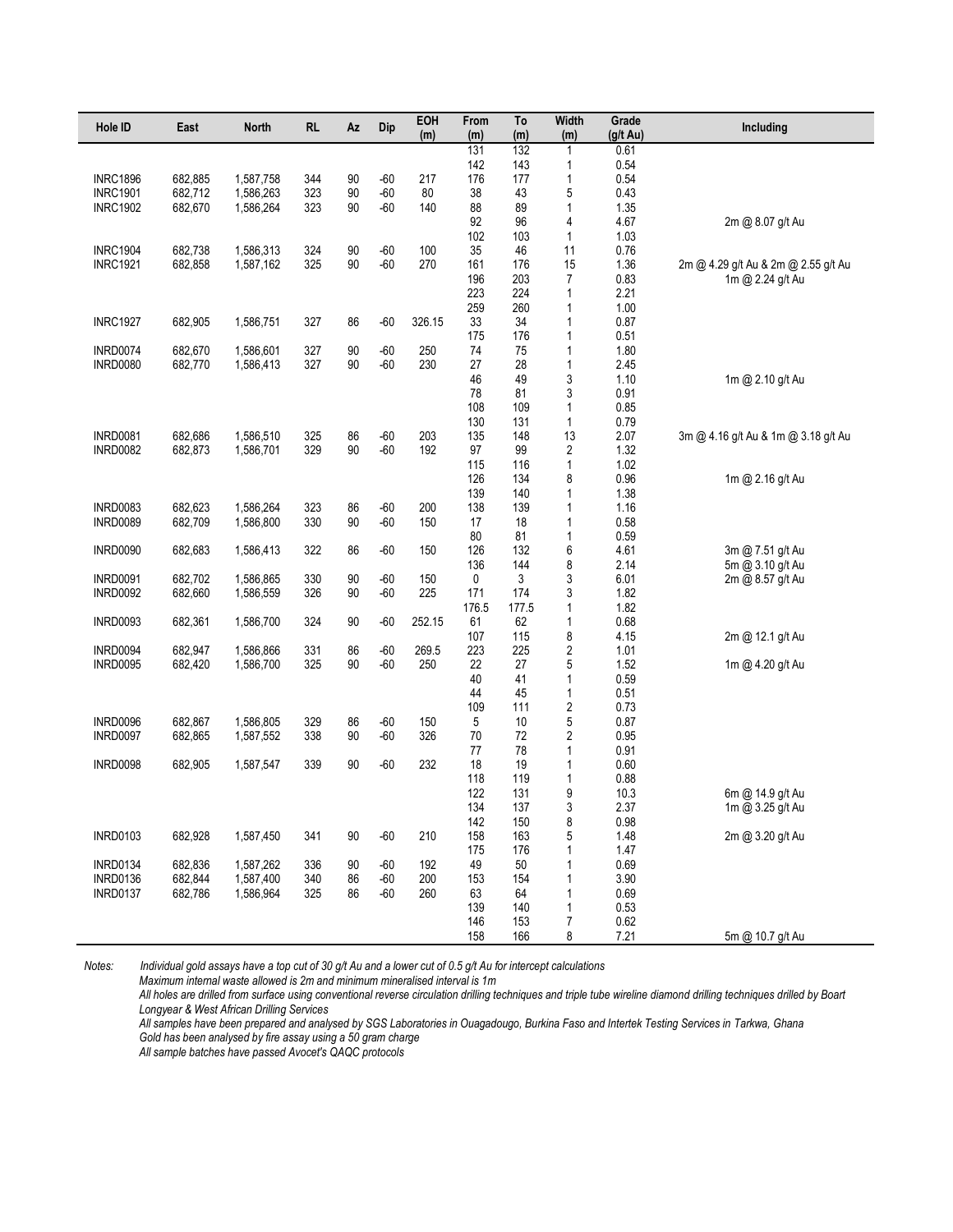#### **TABLE 4 – SUMMARY OF DRILLHOLE INTERCEPTS AT INATA SOUTH**

| Hole ID                            | East               | <b>North</b>           | <b>RL</b>  | Az       | Dip        | EOH<br>(m)      | From<br>(m)    | To<br>(m)    | Width<br>(m)                              | Grade<br>(g/t Au) | Including                             |
|------------------------------------|--------------------|------------------------|------------|----------|------------|-----------------|----------------|--------------|-------------------------------------------|-------------------|---------------------------------------|
| <b>INRC1585</b>                    | 682,102            | 1,583,952              | 326        | 0        | $-60$      | $\overline{75}$ | $\overline{2}$ | 5            | 3                                         | 0.65              |                                       |
|                                    |                    |                        |            |          |            |                 | 43             | 44           | $\mathbf{1}$                              | 1.51              |                                       |
|                                    |                    |                        |            | 0        | $-60$      | 75              | 48<br>6        | 50<br>8      | $\overline{2}$                            | 1.04              |                                       |
| <b>INRC1586</b>                    | 682,056            | 1,583,951              | 327        |          |            |                 | 12             | 15           | $\sqrt{2}$<br>3                           | 0.92<br>0.92      |                                       |
|                                    |                    |                        |            |          |            |                 | 19             | 42           | 23                                        | 0.74              |                                       |
|                                    |                    |                        |            |          |            |                 | 48             | 49           | $\mathbf{1}$                              | 0.51              |                                       |
|                                    |                    |                        |            |          |            |                 | 54             | 56           | $\sqrt{2}$                                | 1.21              |                                       |
| <b>INRC1587</b>                    | 682,006            | 1,583,951              | 327        | 0        | $-60$      | 85              | 76             | 78           | $\sqrt{2}$                                | 0.71              |                                       |
| <b>INRC1589</b><br><b>INRC1617</b> | 681,909<br>682,354 | 1,583,951<br>1,584,354 | 328<br>320 | 90<br>90 | -60<br>-60 | 75<br>200       | 29<br>94       | 30<br>97     | $\mathbf{1}$<br>$\ensuremath{\mathsf{3}}$ | 1.21<br>0.61      |                                       |
| <b>INRC1619</b>                    | 682,353            | 1,584,406              | 320        | 90       | -60        | 183             | 129            | 137          | 8                                         | 1.19              | 2m @ 2.98 g/t Au                      |
|                                    |                    |                        |            |          |            |                 | 169            | 170          | 1                                         | 0.94              |                                       |
| <b>INRC1620</b>                    | 681,759            | 1,583,950              | 329        | 360      | $-60$      | 75              | 12             | 15           | 3                                         | 0.83              |                                       |
|                                    |                    |                        |            |          |            |                 | 62             | 63           | $\mathbf{1}$                              | 0.92              |                                       |
| <b>INRC1663</b>                    | 682,352            | 1,584,501              | 319        | 90       | $-60$      | 156             | 49<br>101      | 50<br>102    | $\mathbf{1}$<br>$\mathbf{1}$              | 0.62<br>0.52      |                                       |
|                                    |                    |                        |            |          |            |                 | 121            | 122          | $\mathbf{1}$                              | 0.89              |                                       |
|                                    |                    |                        |            |          |            |                 | 126            | 127          | $\mathbf{1}$                              | 0.85              |                                       |
|                                    |                    |                        |            |          |            |                 | 141            | 143          | $\sqrt{2}$                                | 0.60              |                                       |
| <b>INRC1665</b>                    | 682,251            | 1,584,501              | 320        | 90       | $-60$      | 168             | 148            | 149          | $\mathbf{1}$                              | 0.53              |                                       |
| <b>INRC1667</b>                    | 682,427            | 1,584,550              | 318        | 90       | $-60$      | 149             | 88             | 92           | 4                                         | 0.70              |                                       |
| <b>INRC1668</b>                    | 682,404            | 1,584,600              | 318        | 90       | $-60$      | 147             | 110<br>122     | 113<br>128   | 3<br>6                                    | 0.62<br>2.28      | 2m @ 4.53 g/t Au                      |
| <b>INRC1669</b>                    | 682,350            | 1,584,601              | 318        | 90       | -60        | 162             | 13             | 14           | $\mathbf{1}$                              | 0.67              |                                       |
|                                    |                    |                        |            |          |            |                 | 160            | 161          | $\mathbf{1}$                              | 0.65              |                                       |
| <b>INRC1673</b>                    | 682,392            | 1,584,710              | 317        | $90\,$   | $-60$      | 168             | 24             | 26           | $\sqrt{2}$                                | 0.56              |                                       |
|                                    |                    |                        |            |          |            |                 | 29             | 34           | 5                                         | 1.45              | 1m @ 2.46 g/t Au                      |
|                                    |                    |                        |            |          |            |                 | 141<br>153     | 144<br>154   | 3<br>1                                    | 0.56<br>0.70      |                                       |
| <b>INRC1674</b>                    | 682,440            | 1,584,702              | 315        | $90\,$   | $-60$      | 174             | 82             | 87           | 5                                         | 0.67              |                                       |
|                                    |                    |                        |            |          |            |                 | 97             | 98           | $\mathbf{1}$                              | 0.87              |                                       |
|                                    |                    |                        |            |          |            |                 | 101            | 102          | $\mathbf{1}$                              | 0.67              |                                       |
|                                    |                    |                        |            |          |            |                 | 128            | 129          | $\mathbf{1}$                              | 0.50              |                                       |
| <b>INRC1675</b>                    | 682,482            | 1,584,801              | 315        | 90       | $-60$      | 150             | 65             | 77           | 12                                        | 0.67              | 1m @ 3.13 g/t Au                      |
| <b>INRC1676</b>                    | 682,455            | 1,584,851              | 315        | 90       | $-60$      | 152             | 96<br>109      | 102<br>114   | 6<br>5                                    | 0.65<br>0.69      |                                       |
|                                    |                    |                        |            |          |            |                 | 120            | 126          | 6                                         | 1.83              | 1m @ 4.64 g/t Au                      |
| <b>INRC1677</b>                    | 682,568            | 1,584,902              | 313        | 90       | $-60$      | 182             | 11             | 14           | 3                                         | 0.51              |                                       |
|                                    |                    |                        |            |          |            |                 | 18             | 19           | $\mathbf{1}$                              | 0.73              |                                       |
| <b>INRC1678</b>                    | 682,469            | 1,584,901              | 314        | $90\,$   | $-60$      | 173             | 24             | 25           | $\mathbf{1}$                              | 0.55              |                                       |
|                                    |                    |                        |            |          |            |                 | 86<br>97       | 90<br>123    | 4<br>26                                   | 2.77<br>7.35      | 3m @ 3.20 g/t Au<br>13m @ 13.8 g/t Au |
|                                    |                    |                        |            |          |            |                 | 126            | 129          | 3                                         | 1.22              |                                       |
| <b>INRC1683</b>                    | 682,694            | 1,585,201              | 312        | 90       | $-60$      | 177             | 39             | 41           | $\overline{2}$                            | 0.55              |                                       |
|                                    |                    |                        |            |          |            |                 | 53             | 55           | $\overline{2}$                            | 0.63              |                                       |
| <b>INRC1684</b>                    | 682,644            | 1,585,201              | 312        | $90\,$   | $-60$      | 183             | 59             | 61           | 2                                         | 2.19              |                                       |
|                                    |                    |                        |            |          |            |                 | 65<br>85       | 71<br>86     | 6<br>1                                    | 2.64<br>0.82      | 3m @ 3.57 g/t Au                      |
|                                    |                    |                        |            |          |            |                 | 89             | 90           | $\mathbf 1$                               | 0.64              |                                       |
|                                    |                    |                        |            |          |            |                 | 99             | 100          | 1                                         | 1.18              |                                       |
| <b>INRC1685</b>                    | 682,694            | 1,585,251              | 313        | $90\,$   | $-60$      | 168             | 11             | 12           | $\mathbf{1}$                              | 0.53              |                                       |
|                                    |                    |                        |            |          |            |                 | 17             | 18           | $\mathbf{1}$                              | 0.62              |                                       |
|                                    |                    |                        |            |          |            |                 | 59             | 63           | 4                                         | 0.71              |                                       |
| <b>INRC1686</b>                    | 682,645            | 1,585,251              | 312        | 90       | $-60$      | 182             | 78<br>88       | 80<br>$90\,$ | $\sqrt{2}$<br>$\sqrt{2}$                  | 0.71<br>1.28      |                                       |
|                                    |                    |                        |            |          |            |                 | 104            | 114          | 10                                        | 2.16              | 1m @ 3.66 g/t Au & 1m @ 7.65 g/t Au   |
| <b>INRC1687</b>                    | 682,647            | 1,585,353              | 313        | 90       | $-60$      | 128             | 114            | 117          | $\ensuremath{\mathsf{3}}$                 | 0.58              |                                       |
| <b>INRC1688</b>                    | 682,668            | 1,585,401              | 314        | 90       | $-60$      | 147             | 90             | 97           | $\boldsymbol{7}$                          | 1.95              | 1m @ 7.77 g/t Au                      |
|                                    |                    |                        |            |          |            |                 | 102            | 103          | $\mathbf{1}$                              | 0.87              |                                       |
| <b>INRC1689</b>                    | 682,670            | 1,585,454              | 315        | 90       | $-60$      | 162             | 95<br>103      | 99<br>107    | 4                                         | 1.03<br>2.69      | 1m @ 6.92 g/t Au                      |
|                                    |                    |                        |            |          |            |                 | 120            | 123          | 4<br>$\sqrt{3}$                           | 0.64              |                                       |
|                                    |                    |                        |            |          |            |                 | 128            | 130          | 2                                         | 1.04              |                                       |
|                                    |                    |                        |            |          |            |                 | 138            | 139          | $\mathbf{1}$                              | 2.31              |                                       |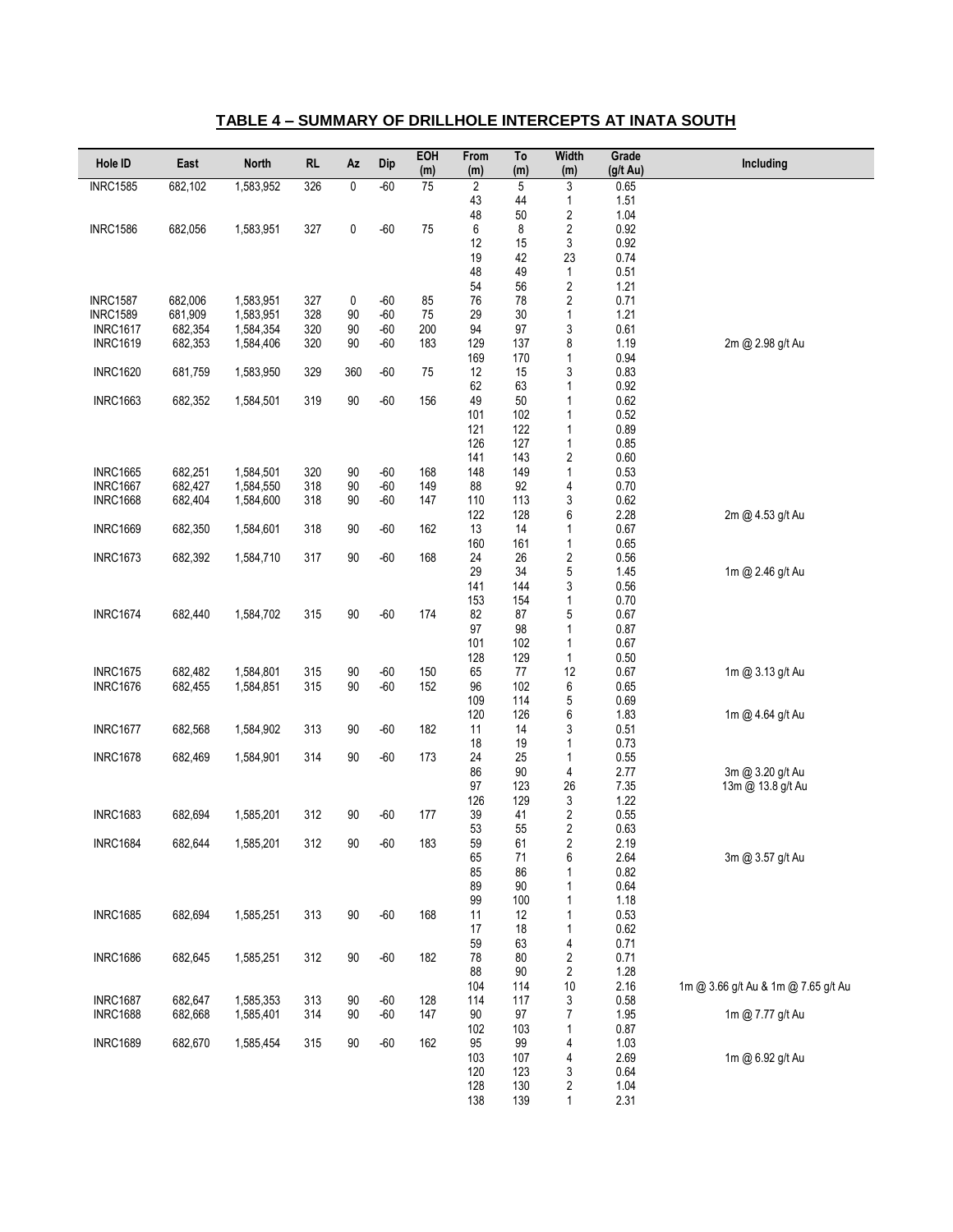| Hole ID                            | East               | <b>North</b>           | <b>RL</b>  | Az       | <b>Dip</b>     | EOH<br>(m) | From<br>(m) | To<br>(m)  | <b>Width</b><br>(m)          | Grade<br>$(g/t \text{ Au})$ | Including                            |
|------------------------------------|--------------------|------------------------|------------|----------|----------------|------------|-------------|------------|------------------------------|-----------------------------|--------------------------------------|
| <b>INRC1690</b>                    | 682,649            | 1,585,501              | 315        | 90       | $-60$          | 165        | 151         | 155        | 4                            | 1.79                        | 1m @ 4.26 g/t Au                     |
|                                    |                    |                        |            |          |                |            | 158         | 160        | 2                            | 0.73                        |                                      |
| <b>INRC1691</b><br><b>INRC1692</b> | 682,624<br>682,575 | 1,585,501<br>1,585,700 | 315<br>317 | 90<br>90 | $-60$<br>$-60$ | 176<br>162 | 168<br>66   | 169<br>70  | 1                            | 0.85<br>0.88                |                                      |
|                                    |                    |                        |            |          |                |            | 127         | 133        | 4<br>6                       | 1.47                        | 1m @ 4.36 g/t Au                     |
| <b>INRC1694</b>                    | 682,572            | 1,585,798              | 318        | 90       | $-60$          | 127        | 122         | 123        | 1                            | 0.80                        |                                      |
| <b>INRC1695</b>                    | 682,608            | 1,585,863              | 318        | 90       | $-60$          | 146        | 5           | 6          | 1                            | 1.39                        |                                      |
|                                    |                    |                        |            |          |                |            | 100         | 107        | 7                            | 0.94                        |                                      |
|                                    |                    |                        |            |          |                |            | 111<br>117  | 114<br>118 | 3<br>1                       | 1.16<br>0.53                | 1m @ 2.23 g/t Au                     |
|                                    |                    |                        |            |          |                |            | 121         | 122        | 1                            | 0.60                        |                                      |
|                                    |                    |                        |            |          |                |            | 133         | 138        | 5                            | 0.72                        | 1m @ 2.01 g/t Au                     |
| <b>INRC1696</b>                    | 682,583            | 1,585,863              | 318        | 90       | $-60$          | 135        | 82          | 83         | 1                            | 0.58                        |                                      |
| <b>INRC1697</b>                    | 682,598            | 1,585,901              | 319        | 90       | $-60$          | 154        | 125<br>112  | 126<br>113 | 1<br>1                       | 3.77<br>1.14                |                                      |
|                                    |                    |                        |            |          |                |            | 116         | 117        | 1                            | 1.04                        |                                      |
|                                    |                    |                        |            |          |                |            | 125         | 126        | 1                            | 0.80                        |                                      |
| <b>INRC1699</b>                    | 682,637            | 1,585,963              | 320        | 90       | $-60$          | 192        | 51          | 52         | 1                            | 0.51                        |                                      |
|                                    |                    |                        |            |          |                |            | 55<br>71    | 59<br>72   | 4<br>1                       | 0.66<br>0.64                |                                      |
|                                    |                    |                        |            |          |                |            | 89          | 90         | 1                            | 0.57                        |                                      |
|                                    |                    |                        |            |          |                |            | 95          | 98         | 3                            | 1.28                        |                                      |
|                                    |                    |                        |            |          |                |            | 116         | 117        | 1                            | 2.11                        |                                      |
|                                    |                    |                        |            |          |                |            | 142<br>149  | 144<br>150 | 2<br>1                       | 0.83<br>0.74                |                                      |
|                                    |                    |                        |            |          |                |            | 173         | 174        | 1                            | 0.79                        |                                      |
| <b>INRC1796</b>                    | 683,002            | 1,585,797              | 319        | 90       | $-60$          | 75         | 35          | 36         | 1                            | 1.16                        |                                      |
| <b>INRC1798</b>                    | 683,107            | 1,585,800              | 319        | 90       | $-60$          | 75         | 0           | 3          | 3                            | 1.44                        | 1m @ 2.13 g/t Au                     |
|                                    |                    |                        |            |          |                |            | 14<br>31    | 19<br>32   | 5<br>1                       | 0.85<br>0.97                |                                      |
| <b>INRC1799</b>                    | 683,162            | 1,585,801              | 319        | 90       | $-60$          | 75         | 37          | 38         | 1                            | 0.80                        |                                      |
|                                    |                    |                        |            |          |                |            | 41          | 42         | 1                            | 0.50                        |                                      |
| <b>INRC1804</b>                    | 682,306            | 1,584,201              | 323        | 0        | $-60$          | 100        | 30<br>37    | 31         | 1                            | 1.03                        |                                      |
|                                    |                    |                        |            |          |                |            | 49          | 42<br>56   | 5<br>7                       | 1.37<br>0.64                | 1m @ 3.06 g/t Au<br>1m @ 2.22 g/t Au |
| <b>INRC1805</b>                    | 682,258            | 1,584,201              | 323        | 0        | $-60$          | 100        | 93          | 96         | 3                            | 0.51                        |                                      |
| <b>INRC1816</b>                    | 683,006            | 1,585,001              | 311        | 90       | $-60$          | 80         | 64          | 65         | 1                            | 0.62                        |                                      |
| <b>INRC1825</b><br><b>INRC1829</b> | 682,208<br>682,008 | 1,585,001<br>1,585,000 | 314<br>316 | 90<br>90 | $-60$<br>$-60$ | 75<br>75   | 17<br>59    | 18<br>60   | 1<br>1                       | 0.72<br>0.50                |                                      |
| <b>INRC1830</b>                    | 682,663            | 1,585,350              | 320        | 90       | $-60$          | 138        | 81          | 93         | 12                           | 1.84                        | 6m @ 3.09 g/t Au                     |
|                                    |                    |                        |            |          |                |            | 100         | 101        | 1                            | 0.84                        |                                      |
|                                    |                    |                        |            |          |                |            | 107         | 108        | 1                            | 0.80                        |                                      |
| <b>INRC1831</b>                    | 682,665            | 1,585,550              | 315        | 90       | $-60$          | 138        | 66<br>78    | 73<br>85   | 7<br>7                       | 1.50<br>1.41                | 1m @ 6.09 q/t Au<br>1m @ 4.70 g/t Au |
|                                    |                    |                        |            |          |                |            | 92          | 96         | 4                            | 0.50                        |                                      |
| <b>INRC1832</b>                    | 682,650            | 1,585,663              | 317        | 90       | $-60$          | 150        | 61          | 69         | 8                            | 5.08                        | 2m @ 16.1 g/t Au                     |
| INRC1833                           | 682,648            | 1,585,762              | 318        | 90       | $-60$          | 150        | 5           | 6          | 1                            | 0.61                        |                                      |
|                                    |                    |                        |            |          |                |            | 10<br>57    | 14<br>71   | 4<br>14                      | 1.38<br>2.27                | 1m @ 3.12 g/t Au & 1m @ 17.2 g/t Au  |
|                                    |                    |                        |            |          |                |            | 74          | $90\,$     | 16                           | 1.21                        | 2m @ 3.21 g/t Au & 1m @ 2.88 g/t Au  |
| <b>INRC1834</b>                    | 682,611            | 1,585,949              | 319        | 90       | $-60$          | 171        | 109         | 110        | 1                            | $0.50\,$                    |                                      |
|                                    |                    |                        |            |          |                |            | 113<br>126  | 116<br>127 | 3<br>1                       | 1.25<br>0.77                | 1m @ 2.03 g/t Au                     |
|                                    |                    |                        |            |          |                |            | 132         | 135        | 3                            | 0.37                        |                                      |
|                                    |                    |                        |            |          |                |            | 142         | 145        | 3                            | 6.02                        | 2m @ 8.30 g/t Au                     |
|                                    |                    |                        |            |          |                |            | 168         | 169        | 1                            | $0.50\,$                    |                                      |
| <b>INRC1835</b>                    | 682,638            | 1,586,001              | 320        | 90       | $-60$          | 174        | 68<br>102   | 69<br>105  | 1<br>3                       | 0.76<br>2.80                | 1m @ 6.95 g/t Au                     |
|                                    |                    |                        |            |          |                |            | 132         | 133        | 1                            | 1.48                        |                                      |
|                                    |                    |                        |            |          |                |            | 149         | 150        | 1                            | 0.60                        |                                      |
| <b>INRC1837</b><br><b>INRC1838</b> | 682,546<br>682,674 | 1,586,002<br>1,586,066 | 320<br>321 | 90<br>90 | $-60$<br>$-60$ | 150<br>150 | 114<br>65   | 115<br>72  | 1<br>7                       | 0.98<br>0.68                |                                      |
|                                    |                    |                        |            |          |                |            | 144         | 146        | $\overline{\mathbf{c}}$      | 0.78                        |                                      |
| <b>INRC1839</b>                    | 682,651            | 1,586,066              | 321        | 90       | $-60$          | 150        | 49          | 50         | 1                            | 0.66                        |                                      |
| <b>INRC1839</b>                    | 682,651            | 1,586,066              | 321        | 90       | $-60$          | 150        | 97          | 98         | 1                            | 0.65                        |                                      |
| <b>INRC1840</b>                    | 683,001            | 1,586,000              | 324        | 90       | $-60$          | 200        | 98<br>117   | 100<br>122 | $\overline{\mathbf{c}}$<br>5 | $0.56\,$<br>7.25            | 3m @ 11.5 g/t Au                     |
| <b>INRC1841</b>                    | 683,052            | 1,585,999              | 324        | 90       | $-60$          | 175        | 31          | 32         | 1                            | 3.16                        |                                      |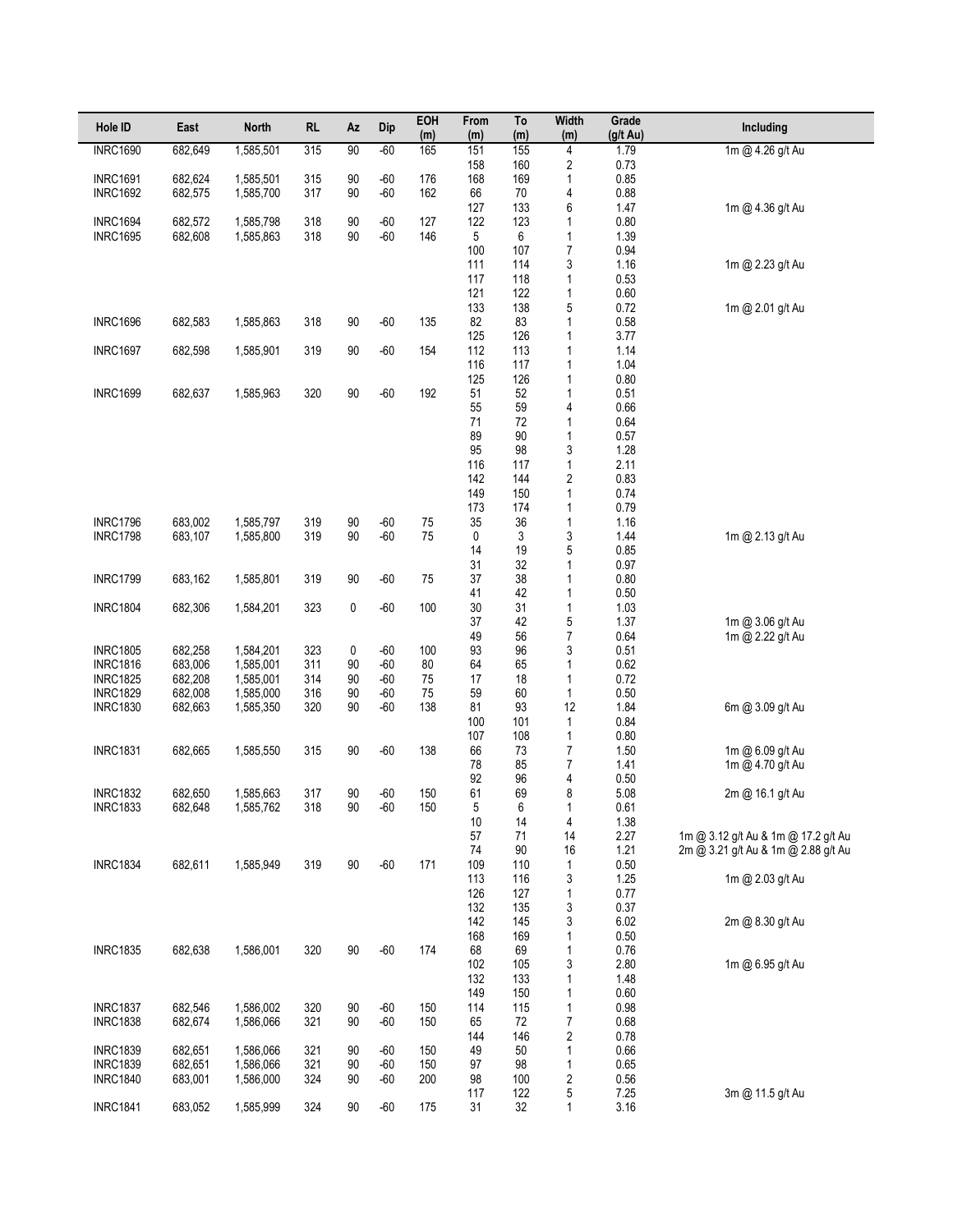| Hole ID         | East    | <b>North</b> | <b>RL</b> | Az | Dip   | <b>EOH</b><br>(m) | <b>From</b><br>(m) | To<br>(m) | Width<br>(m) | Grade<br>$(g/t \text{ Au})$ | Including                           |
|-----------------|---------|--------------|-----------|----|-------|-------------------|--------------------|-----------|--------------|-----------------------------|-------------------------------------|
|                 |         |              |           |    |       |                   | 114                | 115       |              | 0.60                        |                                     |
| <b>INRC1842</b> | 683,100 | 1,586,000    | 324       | 90 | $-60$ | 200               | 4                  | 10        | 6            | 2.04                        | 2m @ 2.94 g/t Au                    |
|                 |         |              |           |    |       |                   | 20                 | 22        | 2            | 1.94                        |                                     |
| <b>INRC1844</b> | 682.570 | 1,585,601    | 315       | 90 | $-60$ | 200               | 150                | 161       | 11           | 1.68                        | 1m @ 4.62 g/t Au & 1m @ 5.97 g/t Au |
| <b>INRC1930</b> | 682.900 | 1.586.001    | 323       | 86 | $-60$ | 320               | 60                 | 61        |              | 0.76                        |                                     |
| <b>INRD0101</b> | 682.561 | 1,585,762    | 317       | 86 | $-60$ | 126               | 99                 | 101       | 2            | 0.70                        |                                     |
| <b>INRD0104</b> | 682,527 | 1,585,700    | 316       | 86 | $-60$ | 111               | 0                  |           |              | 1.66                        |                                     |
|                 |         |              |           |    |       |                   | 90                 | 91        |              | 1.39                        |                                     |
| <b>INRD0109</b> | 682.548 | 1.585.601    | 315       | 86 | $-60$ | 114               | 53                 | 54        |              | 0.62                        |                                     |
| <b>INRD0110</b> | 682.716 | 1,585,304    | 313       | 86 | $-60$ | 150               | 14                 | 16        | 2            | 0.74                        |                                     |
|                 |         |              |           |    |       |                   | 21                 | 23        | 2            | 0.75                        |                                     |
|                 |         |              |           |    |       |                   | 26                 | 27        |              | 0.56                        |                                     |
|                 |         |              |           |    |       |                   | 96                 | 97        |              | 0.94                        |                                     |
|                 |         |              |           |    |       |                   | 100                | 101       |              | 0.76                        |                                     |
| <b>INRD0111</b> | 682.385 | 1,584,853    | 315       | 86 | $-60$ | 150               | 87                 | 94        |              | 1.90                        | 2m @ 4.25 g/t Au                    |
| <b>INRD0113</b> | 682.433 | 1,584,792    | 315       | 86 | $-60$ | 120               | 8                  | 9         |              | 0.82                        |                                     |
|                 |         |              |           |    |       |                   | 89                 | 90        |              | 1.35                        |                                     |

*Maximum internal waste allowed is 2m and minimum mineralised interval is 1m*

All holes are drilled from surface using conventional reverse circulation drilling techniques and triple tube wireline diamond drilling techniques drilled by Boart *Longyear & West African Drilling Services*

*All samples have been prepared and analysed by SGS Laboratories in Ouagadougo, Burkina Faso and Intertek Testing Services in Tarkwa, Ghana Gold has been analysed by fire assay using a 50 gram charge*